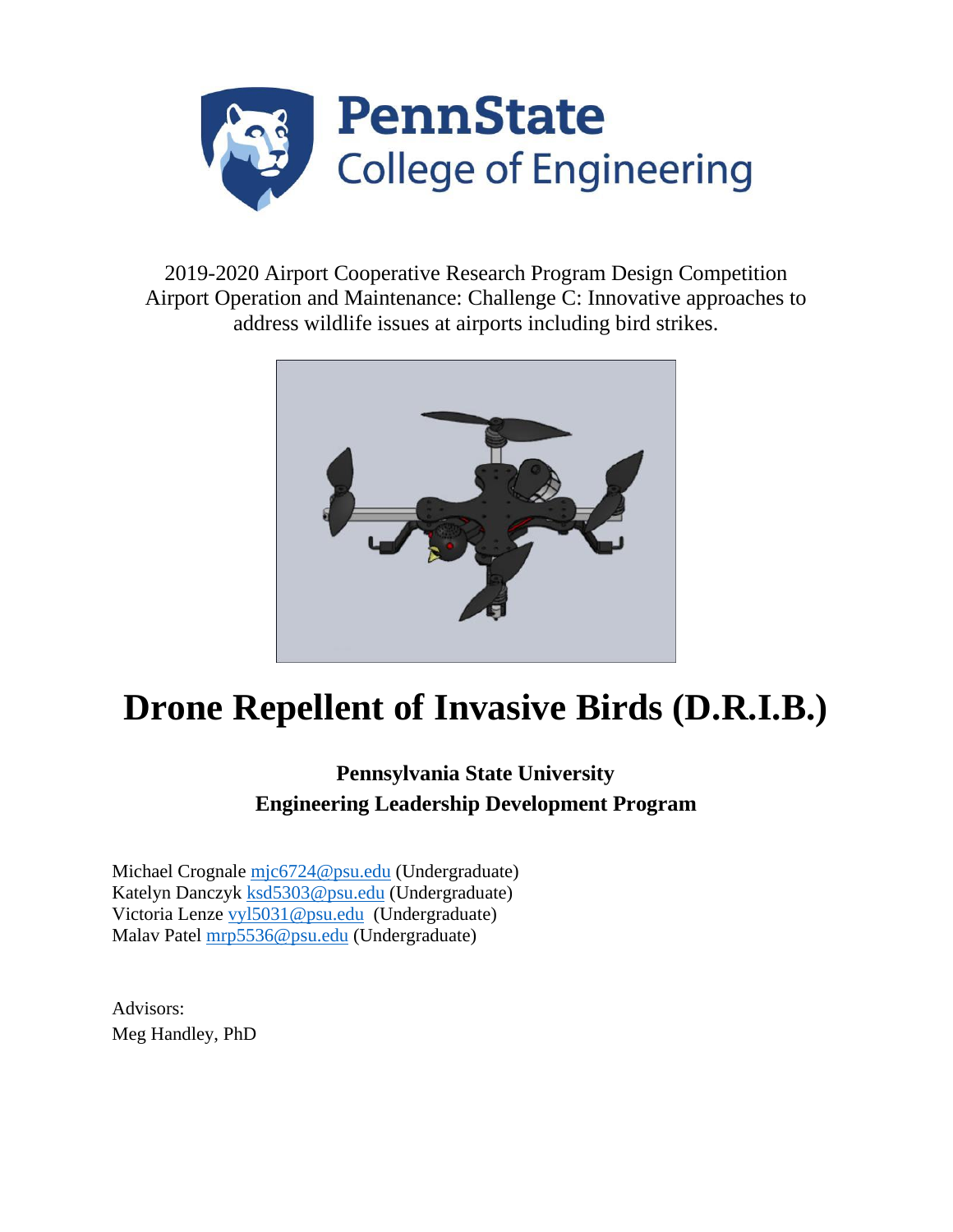## **1. Executive Summary**

In addressing airport operation and maintenance challenges put forth by the ACRP competition, a mitigation solution to address bird strikes at airports was developed. Our team conducted extensive research as we learned about the scope of the problem and the current shortcomings of present solutions. The FAA estimates that the average financial loss due to bird strikes could be as high as \$500 million annually, and with increasing air traffic, that number is steadily increasing every year<sup>1</sup>. As such, there is a great need for a more effective method to address airplane and bird interactions. The challenging part of the problem is that birds are adaptive creatures, and so current techniques only serve to deter them for a short period of time before they adjust and no longer become phased by deterrents.

In response to this knowledge, our team sought an innovative, humane, and effective solution, the D.R.I.B.: The Drone Repellent of Invasive Birds, a piloted drone that complies with FAA regulations and is outfitted with extensive methods of deterrents to prevent bird habituation. The drone will include UV lights at varying flashing frequencies, a speaker system with a variety of noises and tones, an odor emission system, as well as a replicated attachable prey to make the drone appear predatory. The drone will be easily deployed to scare away flocks surrounding airports and clear runways for safe use. With a complete monitoring system to pilot the drone and a charging base, the D.R.I.B is an expansive and effective solution that will not require extensive work to implement.

The cost and risks associated with the solution have been broken down and analyzed. By eliminating the need for currently used deterrents and mitigating a percentage of the \$500 million annual financial loss estimate, the D.R.I.B. will be profitable in less than a year and prevent significant damage and danger to future flights.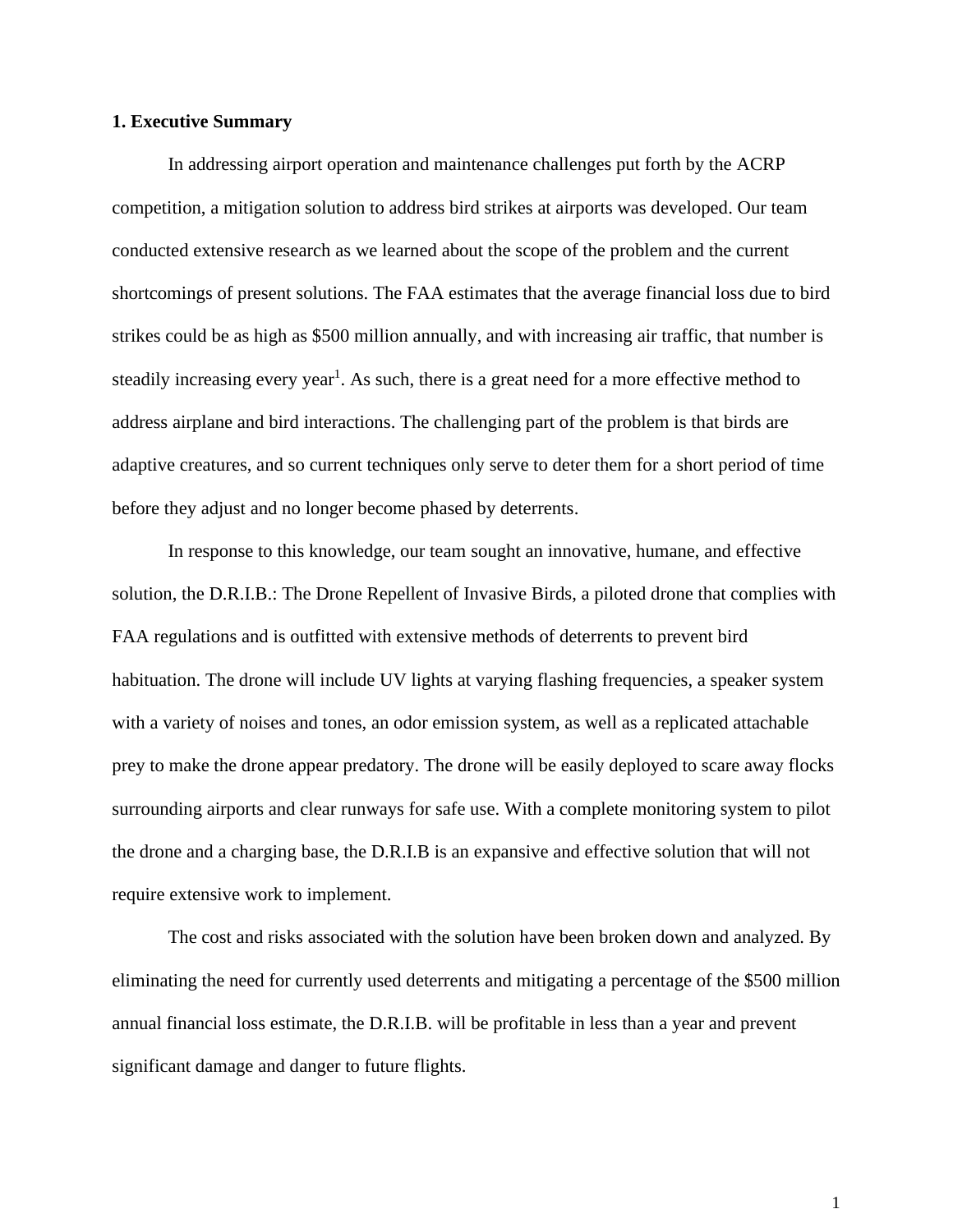## **2. Table of Contents**

| <b>Executive Summary</b><br>1.                                                                                      | 1              |
|---------------------------------------------------------------------------------------------------------------------|----------------|
| Table of Contents<br>2.                                                                                             | $\overline{2}$ |
| <b>Problem Statement</b><br>3.                                                                                      | 3              |
| Research<br>4.                                                                                                      | 3              |
| 4.1 Impact of Bird Strikes                                                                                          | 4              |
| 4.2 Birds and Their Habits                                                                                          | 4              |
| 4.3 Current Technology                                                                                              | 5              |
| 4.4 Emerging Technology                                                                                             | 6              |
| 4.5 Stakeholder Research                                                                                            | 7              |
| 5. Problem Solving Approach                                                                                         | 8              |
| 5.1 Concept Generation                                                                                              | 9              |
| 5.2 Potential Solutions                                                                                             | 9              |
| 5.3 Concept Selection                                                                                               | 11             |
| 6. Prototyping and Feedback                                                                                         | 13             |
| 6.1 Alpha Prototypes and Feedback                                                                                   | 13             |
| 6.2 D.R.I.B. Prototype Specifications                                                                               | 15             |
| 6.3 Testing and Feedback                                                                                            | 16             |
| 7. Safety Risk Assessment                                                                                           | 18             |
| 8. Evaluation                                                                                                       | 19             |
| 8.1 Evaluation of Customer Needs                                                                                    | 20             |
| 8.2 Cost Analysis                                                                                                   | 21             |
| 8.3 Benefit Analysis                                                                                                | 21             |
| Appendix A: Contact Information                                                                                     | 23             |
| Appendix B: University Description<br>Appendix C: Description of Non-University Partners Involved<br>in the Project | 24<br>25       |
| Appendix D: Sign-off Forms                                                                                          | 26             |
| Appendix E: Educational Evaluation                                                                                  | 27             |
| Appendix F: References                                                                                              | 30             |
|                                                                                                                     |                |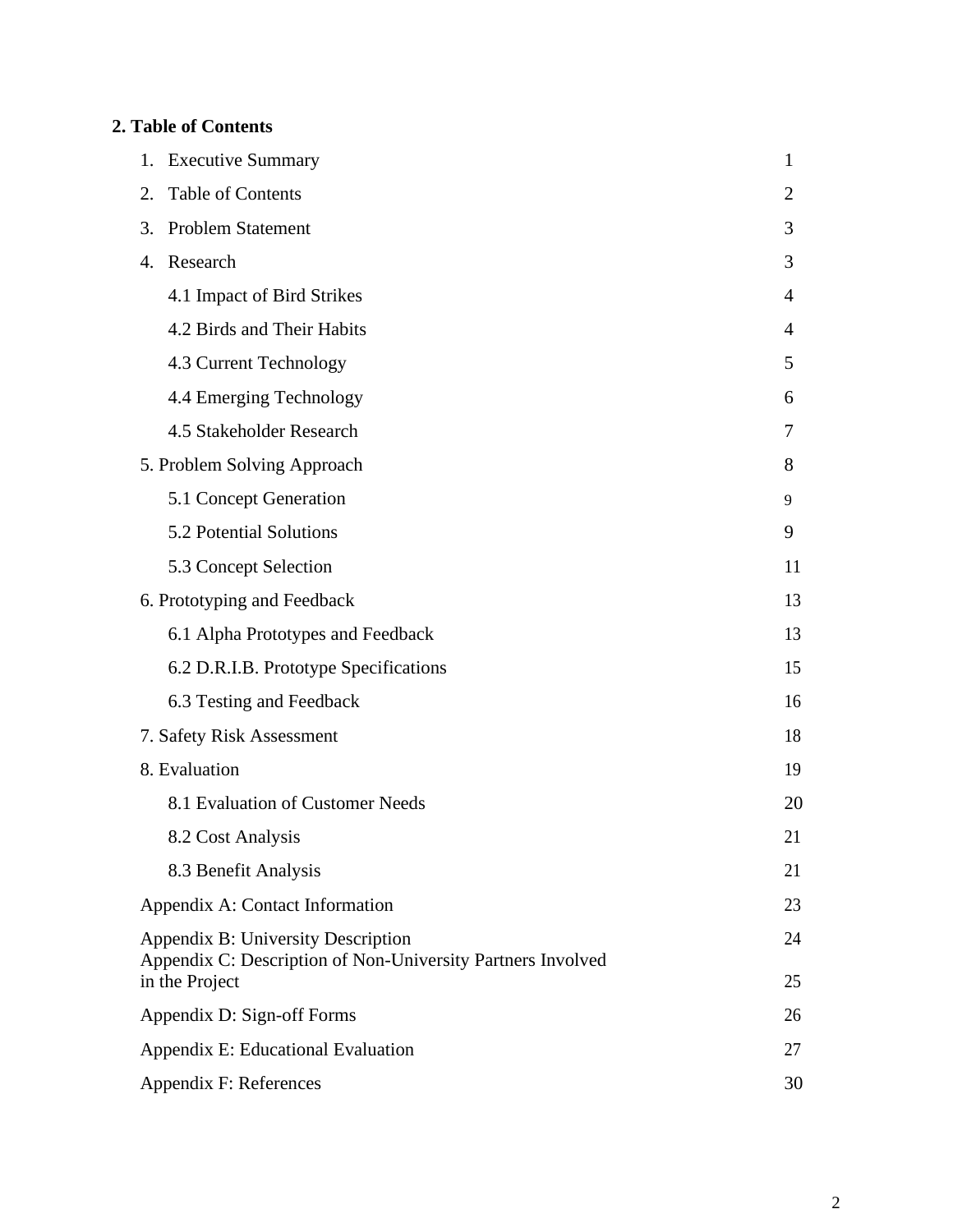## **3. Problem Statement**

According to the FAA, there were over 14,000 bird strikes at airports located in the USA in 2017 alone<sup>1</sup>. Bird strikes can delay flights, and in some occasions the aircraft will get damaged due to collision. This brings us to our problem statement which is that there are well over 10,000 bird strikes happening each year, and there is not an effective way to mitigate these bird strikes in a humane and long-lasting way. Therefore, we decided to tackle design challenge 1C: "Innovative approaches to address wildlife issues at airports including bird strikes" as provided by the Airport Cooperative Research Program (ACRP).

The current problems with this challenge are:

- No effective technology to prevent birds from interacting with airports
- Current techniques rely primarily on lethal resorts, inhumane approach
- Birds adapt very quickly so known methods will not work repeatedly

## **4. Research**

Our initial research was aimed towards deciding if we wanted to study all types of wildlife, or if we wanted to narrow our scope to only birds. We found that 97% of all wildlife encounters at airports involve birds, so we decided to pursue a mitigation technique for bird strikes<sup>2</sup>. To determine how to decrease bird presence in airports and surrounding areas, we first conducted online research to learn about current mitigation techniques and various stimuli that are known to reliably deter birds. We divided our research into several key focus areas, the largest four being the impact of bird strikes, birds and their habits, current technology, and emerging technology. After conducting online research, we sought to learn more from experts and we contacted a number of stakeholders who provided their expertise.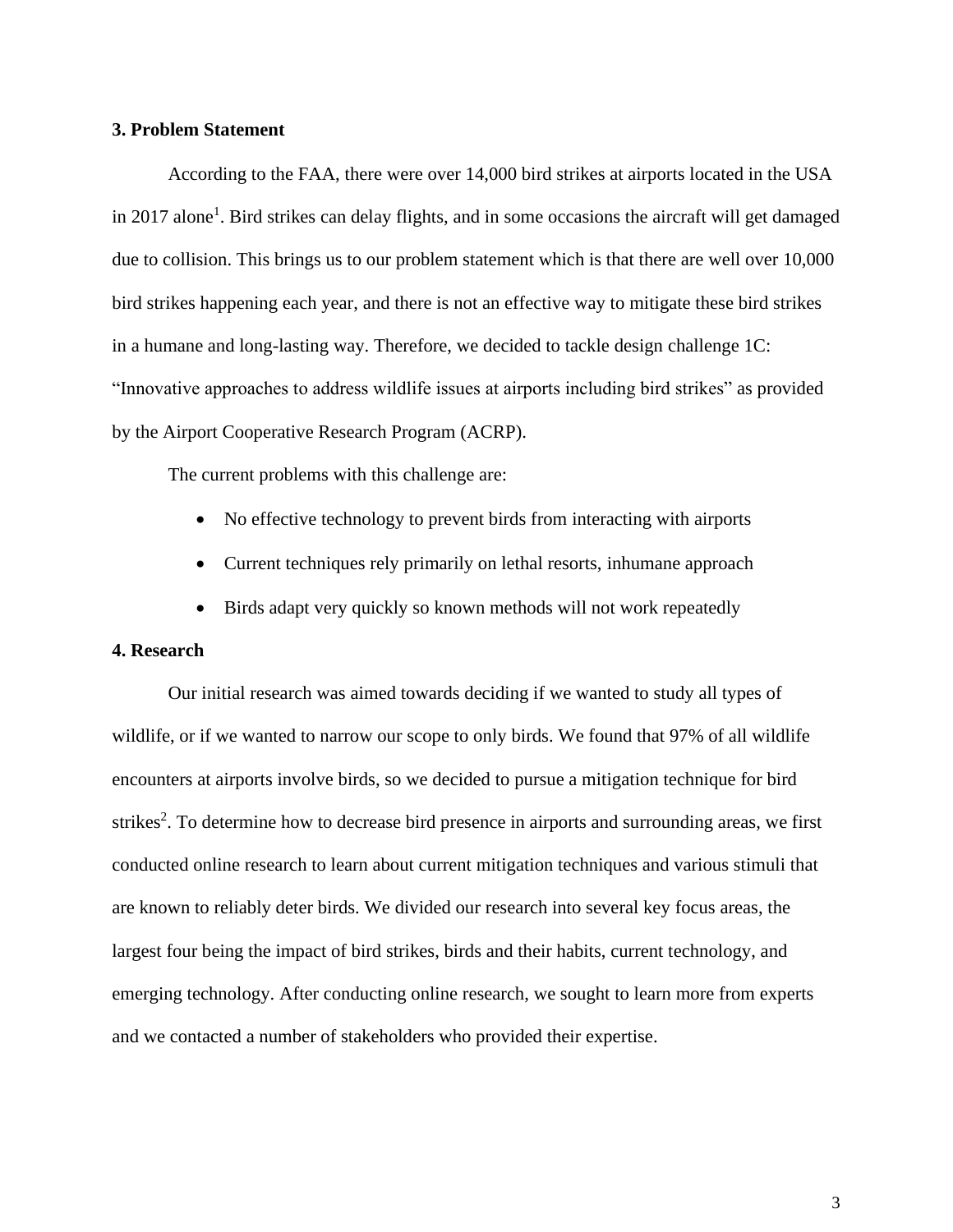## **4.1 Impact of Bird Strikes**

Between 1990 and 2017, the FAA estimates there were approximately 194,000 bird strikes with civil aircraft in the United States alone, and at least 4,000 additional strikes on U.S. aircraft carriers outside of the United States<sup>2</sup>. These strikes have resulted in nearly 300 human fatalities since 1988, and over 250 civil aircraft have been permanently removed from service (or destroyed) due to bird strike damage. As aforementioned, the FAA estimates that the average financial loss due to bird strikes could be as high as \$500 million annually, and with increased air traffic, that number is steadily increasing every year. The total number of reported strikes is also increasing every year, and in both 2017 and 2018, nearly 15,000 bird strikes were reported<sup>1</sup>. Most bird strikes occur very close to the ground during takeoff or landing, with over 70% occurring below 500 feet and over 90% occurring below 3,500 feet, comprising less than a 5 mile radius around the airport<sup>3</sup>.

#### **4.2 Birds and Their Habits**

After understanding the safety implications and economic impacts of bird strikes, we turned our attention to the birds themselves and sought to learn about the nature of most strikes, the types of birds involved, and factors that influence the likelihood of a strike. 60-70% of bird strikes occur during the day, with peak times at dusk and dawn when large flocks tend to migrate. Two peak seasons are spring and autumn due to migration patterns, but late summer (July-August, or the end of the local nesting season) also emerges as a particularly dangerous time of year due to baby birds leaving their nests for the first time. These birds don't yet understand the danger of planes, so they tend to take fewer measures to avoid planes when they see them, increasing the likelihood of a strike<sup>4</sup>. The most common species involved vary from region to region, but generally, gulls and doves are the most prevalent culprits, alongside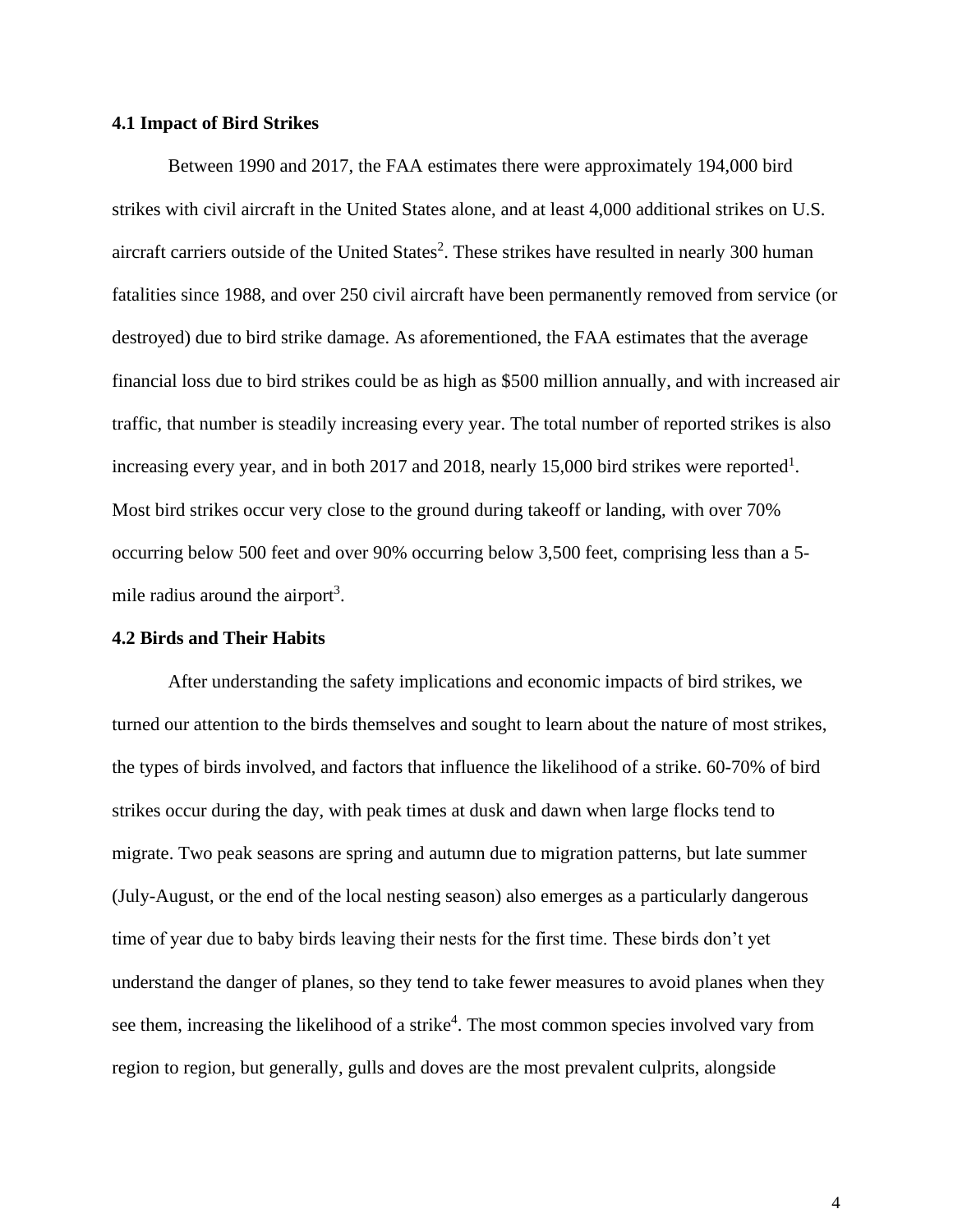waterfowl, pigeons, hawks, and many other species which are also common<sup>5,6</sup>. Shifting focus to bird deterrents, we found that the average bird's hearing range is between 1 - 4 kHz and that numerous tones within that range and various predatory calls could be effective auditory deterrents<sup>7</sup>. Furthermore, birds have four visual cone classes (compared to humans' three) enabling them to see color down into the ultraviolet range to detect small prey from afar<sup>8</sup>. Utilizing ultraviolet light to scare birds away is a largely unexplored frontier of research, but the idea is very intriguing. Finally, one last deterrent area worth exploring is an odor deterrent, as many birds have well-developed senses of smell and certain odors like peppermint oil are offensive to birds and provide reliable means of diverting birds from a specific area<sup>9,10</sup>. Confident that we understood how to scare birds away, our team moved into the next phase of research.

## **4.3 Current Technology**

As previously discussed, the three primary areas of bird deterrents we explored were visual, auditory, and olfactory. These areas, along with physical deterrents, fall under the umbrella term 'direct management,' which involves airports dealing with birds directly as they enter airport grounds. Direct management techniques include firecrackers, lasers, propane cannons, flares, and the use of trained dogs or birds of  $prey<sup>4</sup>$ . The vast majority of airports have a multitude of these direct mitigation techniques at their disposal, due to birds' rapid adaptation and habituation to repeated stimuli<sup>11</sup>. There is another type of mitigation, known as passive management (or habitat management), focused on preventing birds from entering the airspace surrounding an airport in the first place and "reducing the carrying capacity" of the airport environment<sup>4</sup>. Passive management typically involves the removal of attractive landing sites, such as standing water (ponds), municipal waste disposal sites, potential nesting sites, and flat,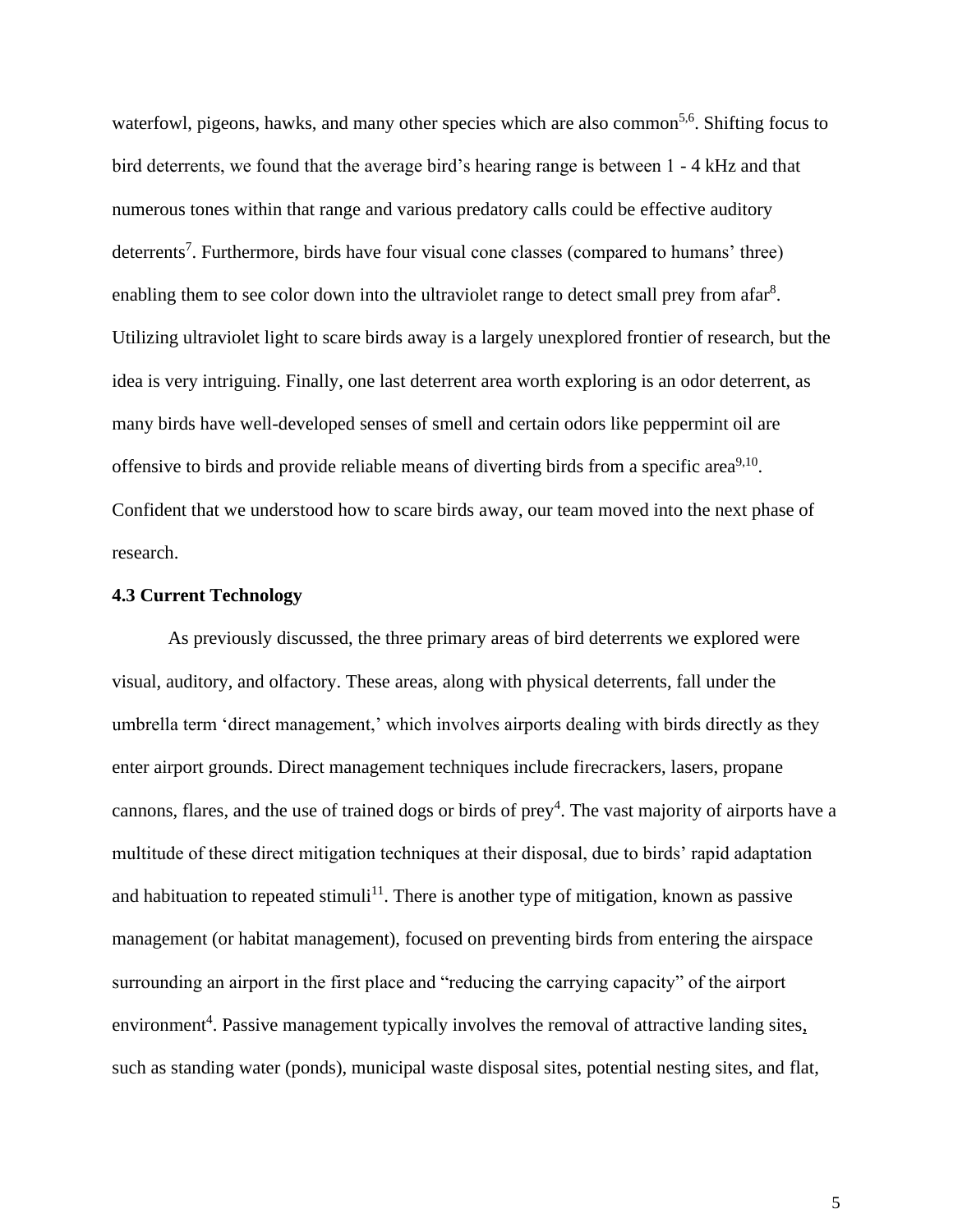open surfaces. Passive management is the more cost-effective option over many years or decades, as it has the potential to eliminate the problem altogether in the long run, but it's extremely difficult or impossible to employ optimally at most airports. As such, most airports utilize an integrated wildlife management approach, implementing methods of passive management where possible but primarily using a wide variety of direct techniques<sup>12</sup>. Rapid habituation is the largest problem currently facing airports, so the need for our solution to employ a variety of mitigation stimuli became increasingly apparent as we furthered our research.

## **4.4 Emerging Technology**

Finally, our team began to look forward into currently emerging technology that offers potential solutions to the growing problem of bird strikes. As technology has evolved over the past decade, the FAA has grown more lenient regarding airports' internal use of drones for surveillance and inspection purposes $13$ . Experts agree that drones could be the next frontier of bird strike mitigation, as a drone's ability to mimic predators is unparalleled by current technology. The primary drawbacks of airport-operated drones are safety implications, and the FAA offers strict regulations on unmanned aircraft in Part 107 of their regulations. For example, the FAA mandates that drones must be operated by a pilot at all times and the pilot must continually maintain a visual line of sight, though the use of an extra observer in constant communication is also permitted<sup>14</sup>. One other emerging solution is an advanced pyrotechnic launcher, enabling operators to manage large flocks from afar with one device/technique<sup>15</sup>. Shotguns are currently in use at numerous airports, but the safety implications and risks involved with live ammunition on the tarmac call for a safer, more comprehensive pyrotechnic solution in the future.

6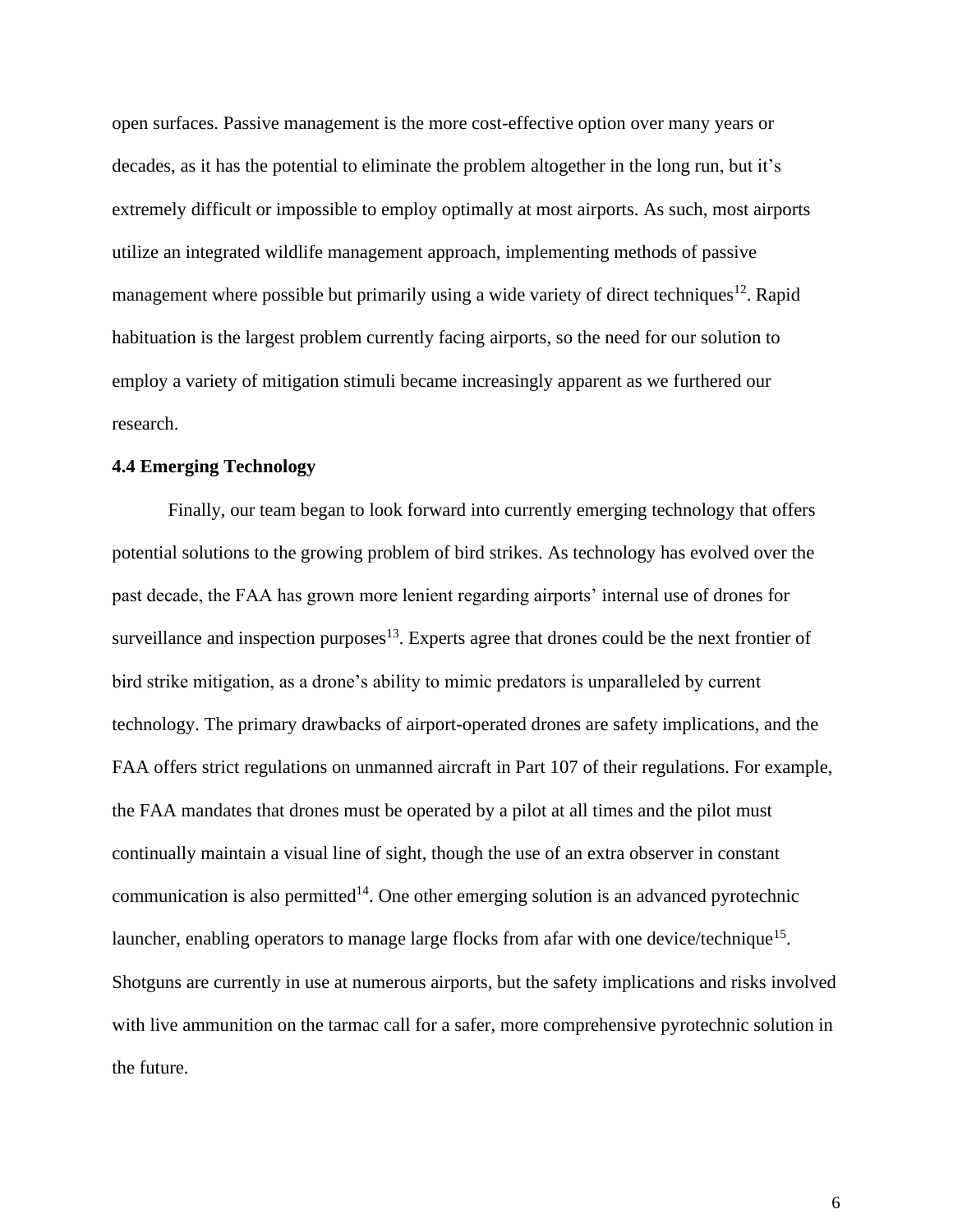## **4.5 Stakeholder Research**

After concluding our extensive research into the problem and the current mitigation techniques, we moved into discussing the problem with stakeholders and experts in industry. We needed a direct viewpoint about the problem, which our stakeholders were happy to provide. At first, we decided to contact some stakeholders from the ACRP contact list which was provided to us in correlation with the project. We corresponded with Barry Bratton<sup>16</sup>, an airport and runway safety consultant as well as security and operations contact, both via email and video calls. After speaking with Mr. Bratton, we realized it would be game-changing for airports to have a consistently effective solution that birds could not adapt to over time. This statement shaped the progression of our design as Mr. Bratton and other stakeholders conveyed how truly adaptable birds are and emphasized the need for variability in a potential solution. We also spoke to Chris  $Babb<sup>17</sup>$ , an environmental issues and compliance managing consultant who provided similar insights, as well as information regarding the diversity of airports and the variety of methods that are currently used.

After speaking with Mr. Bratton and Mr. Babb, we felt needed more firsthand knowledge on birds and so we decided to interview Dr. Margaret Brittingham, an avian professor at Penn State University, who specializes in wildlife management on private lands<sup>18</sup>. She provided great insight on bird behavior and how to approach bird strikes humanely. After speaking to Dr. Brittingham, another crucial stakeholder we reached out to was Samantha DiLorenzo<sup>19</sup>, the head of the University Park Airport wildlife management team. We were excited to learn about her position and what her job entails so that we could better understand who would be using our solution, as well as what she would be looking for in future mitigation methods. Discussing the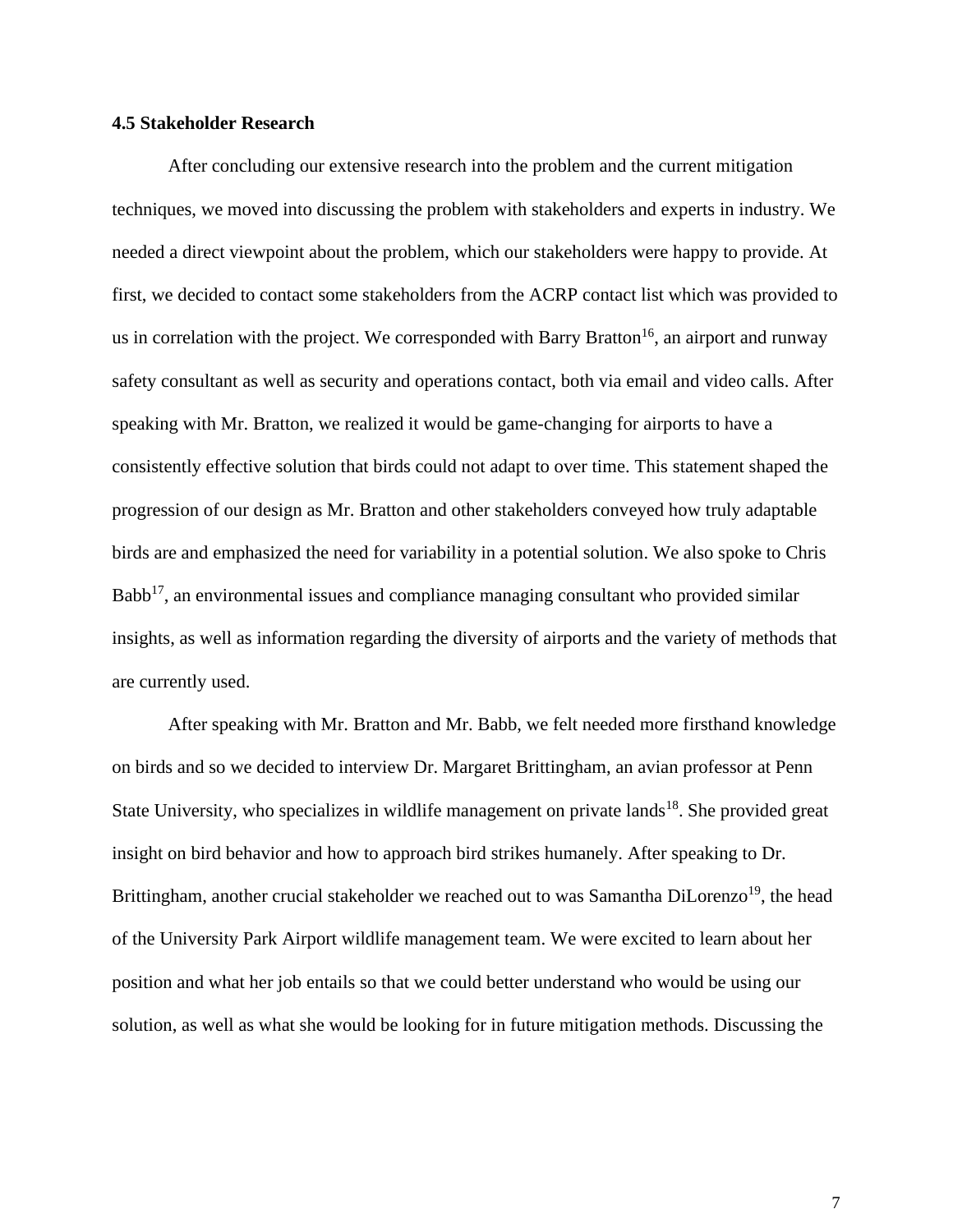ins and outs of Ms. DiLorenzo's job was extremely helpful for our team to better understand the reality of the issue and how our solution would be used.

Finally, for both engineering and technical insights we contacted our Penn State alumni mentor Kristen Meihofer<sup>20</sup>. Kristen assisted us significantly throughout the entire design process and proved especially helpful in providing feedback on our cost-benefit and risk analyses. We remained in contact with these professionals throughout the design process and they provided their feedback at multiple points along the way; despite having first reached out to all of them in the research phase of our design process, we were fortunate to continually utilize their guidance and expertise as we began developing and refining our solution.

## **5. Problem Solving Approach**

After conducting extensive research and communicating with various stakeholders, our team began to hone-in on some possible solutions after developing an extensive scope of the problem of bird strikes and the shortcomings of current solutions. As we gathered more information, we quickly started generating ideas and were able to identify themes from our research that would guide our future solution. Using these themes, we constructed five insight statements which later contributed to our brainstorming and final design selection as they reappeared in our decision matrix. With these guiding ideas, we moved into the concept generation phase of our design process.

Insight Statements:

- 1. Reducing implementation, operation, and maintenance costs is ideal.
- 2. Bird strikes are unpredictable in nature.
- 3. Bird populations and ecosystems should not be threatened.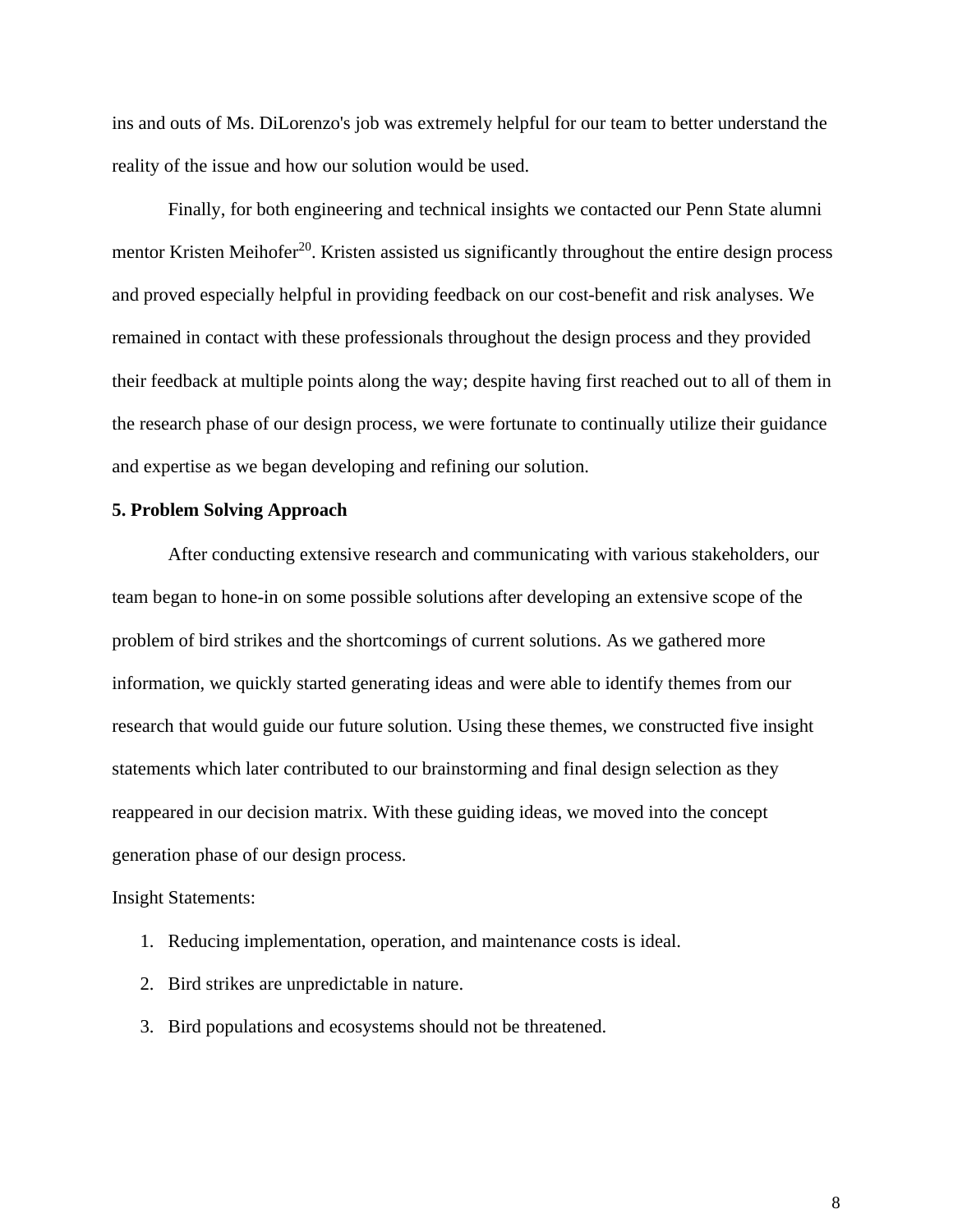- 4. Airport design and layout can be efficiently planned to minimize interactions between birds and the airports themselves.
- 5. Airports require innovative long-term solutions to bird strikes that vary to prevent birds' habituation

## **5.1 Concept Generation**

We began the concept generation phase with a team meeting to spend time brainstorming solutions stemming from the insights and research we collected. A five-minute timer was set and with individual post-it colors, we all set to write down as many ideas as possible, both the more reasonable ones and those that were full of creativity but not very feasible. Afterward, we all shared and began to group the post-it notes on a whiteboard, and then returned to do the same activity again, building off of the ideas of one another, really working to empty our minds of all possible concepts. From here the groups of ideas were fleshed into different categories: those implemented directly on the airplanes, those implemented at the airports, others specifically put in hangars, and then any solutions implemented into the surrounding area. With each of these larger categories containing many ideas, we returned to certain research insights that would narrow them further and referenced ideas that stakeholders had mentioned. Active versus passive methods of mitigation came up in our research and so the majority of the ideas in the hangars and surrounding areas were more focused on passive methods, but we decided we wanted more active methods. As such, we began narrowing down our possible and were able to group our remaining ideas into six designs.

## **5.2 Potential Solutions**

These six solutions were detailed further during another team meeting, as we created mock-up drawings and began to consider different technical aspects of each. We knew we would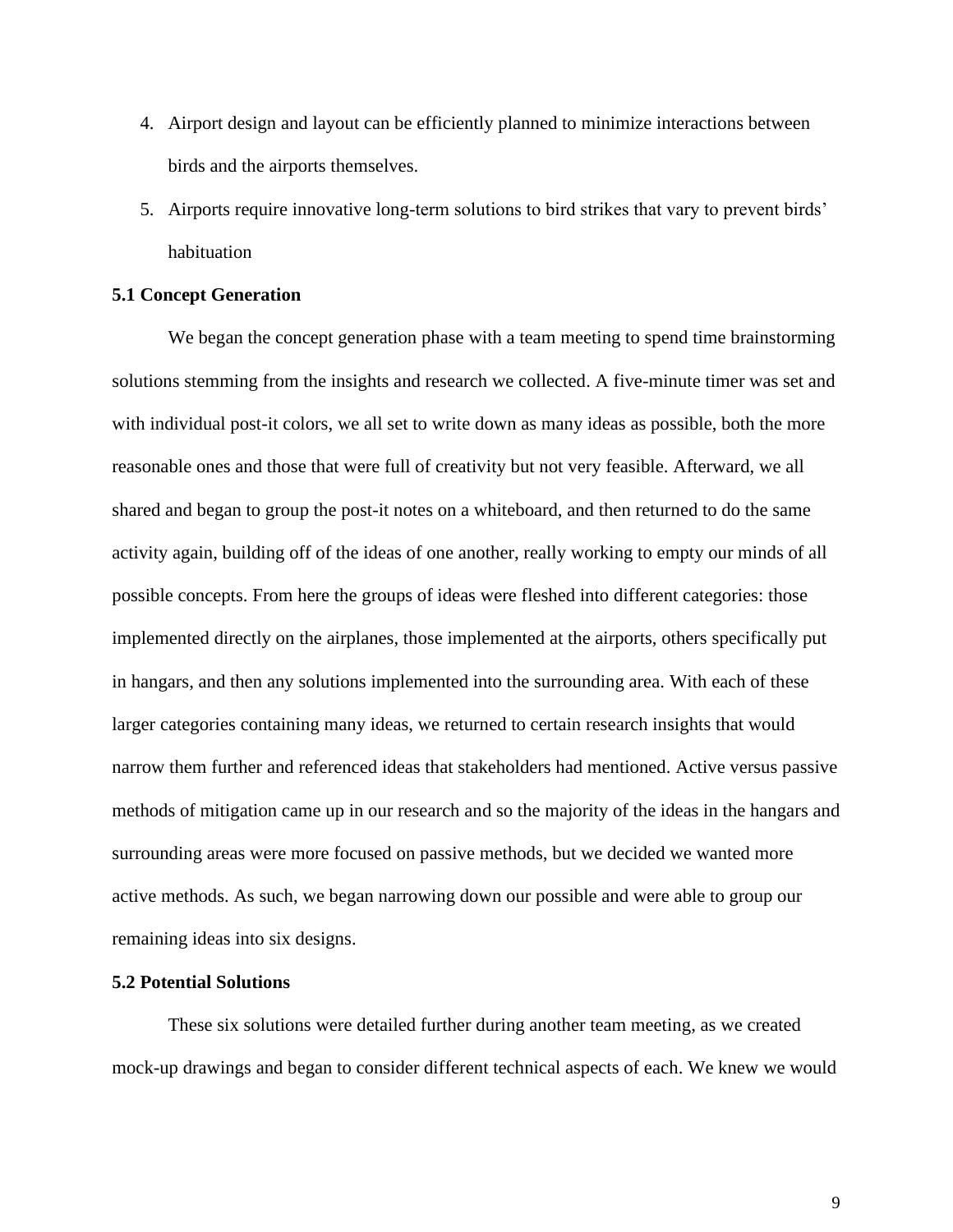need to consider a wide array of deterrents to address birds' adaptable nature, and so each of the six possible solutions involved innovative deterrent techniques such as the uses of UV light, different sounds, and potent smells. The first three solutions physically attached to a plane; these included a sound cannon used during take-off and landing, UV lights on the wings which would flash at different intervals during the plane's ascent and descent, and finally a drone which would fly with the planes until they reached an altitude where birds would no longer interfere with flight.







*Figure 3: Drone with Built-In Deterrents*

The next three mock-ups were ground-based solutions with similar deterrent ideas. The first was a UV spotlight that would be strategically placed near runways and airport perimeters and would deter birds from flying into the airport's vicinity. The second solution was similar, but incorporated a speaker system with varying noises and tones at different frequencies and intervals. The final ground-based solution was an odor-emitting apparatus that would cause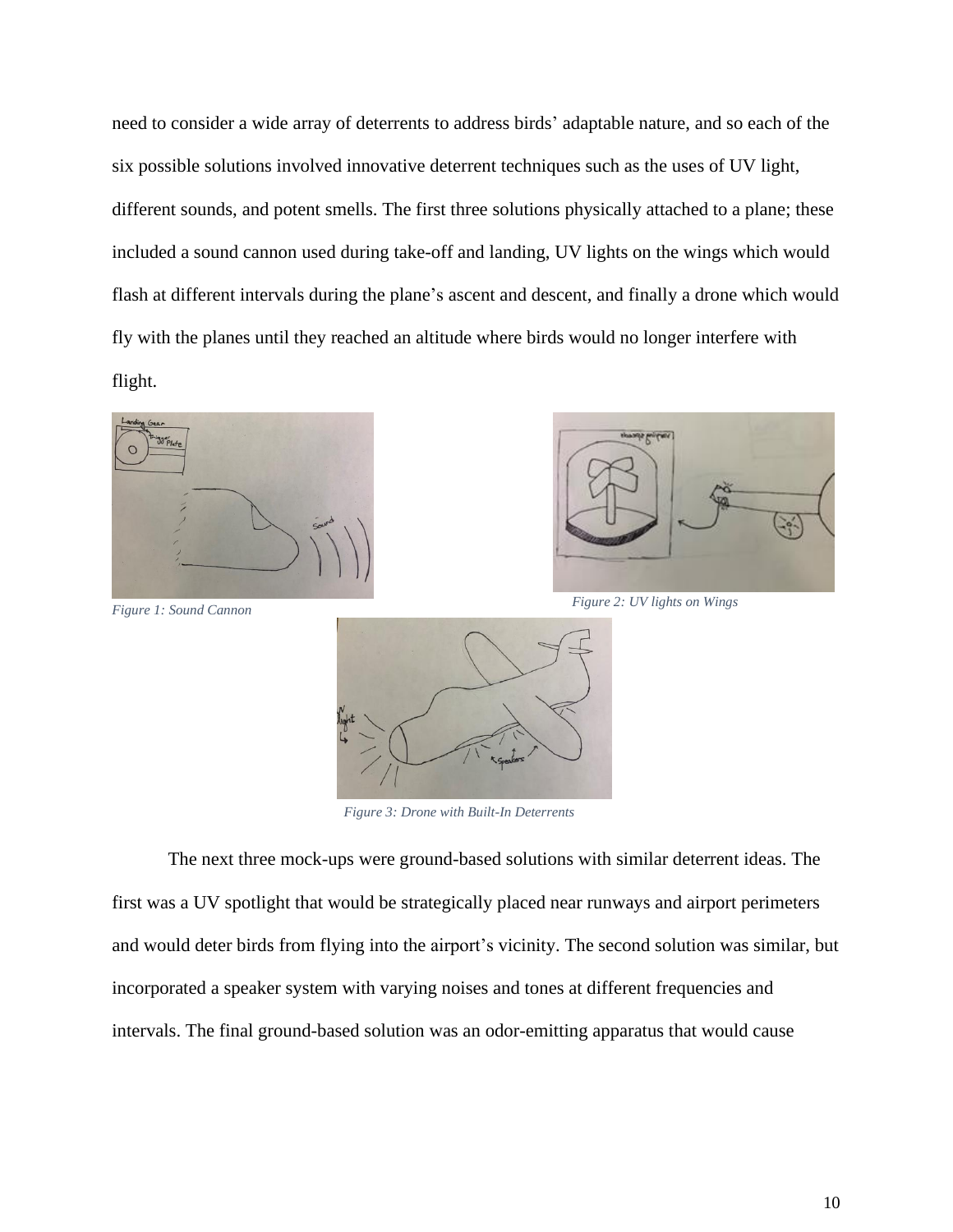airports to have a specific smell, such as that of peppermint oil, that would be deterring to birds but could be pleasant to humans.



*Figure 4: UV Spotlight System Figure 5: Speaker System Figure 6: Odor Deterrent System*

## **5.3 Concept Selection**

With these six ideas, we felt confident moving forward into the concept selection period where we utilized a concept decision matrix to compare our potential solutions quantitatively based on values associated with our original themes and insights. We also considered basic design considerations, such as upkeep and implementation costs and difficulty, and evaluated each solution's overall ability to construct an inhospitable environment for birds. By weighing our categories differently based on how important we considered them to be, the decision matrix was an extremely effective tool at revealing which of our solutions best met our design criteria. We included all six of our original design solutions, hoping that our decision matrix would reveal the benefits of what we already began leaning towards, the drone solution. The drone did ultimately have the highest score on the matrix, followed by the UV spotlights and our odor deterrent system. The plane-attached solutions ranked low on cost and upkeep while the drone excelled in areas such as variability and what we considered to be innovation.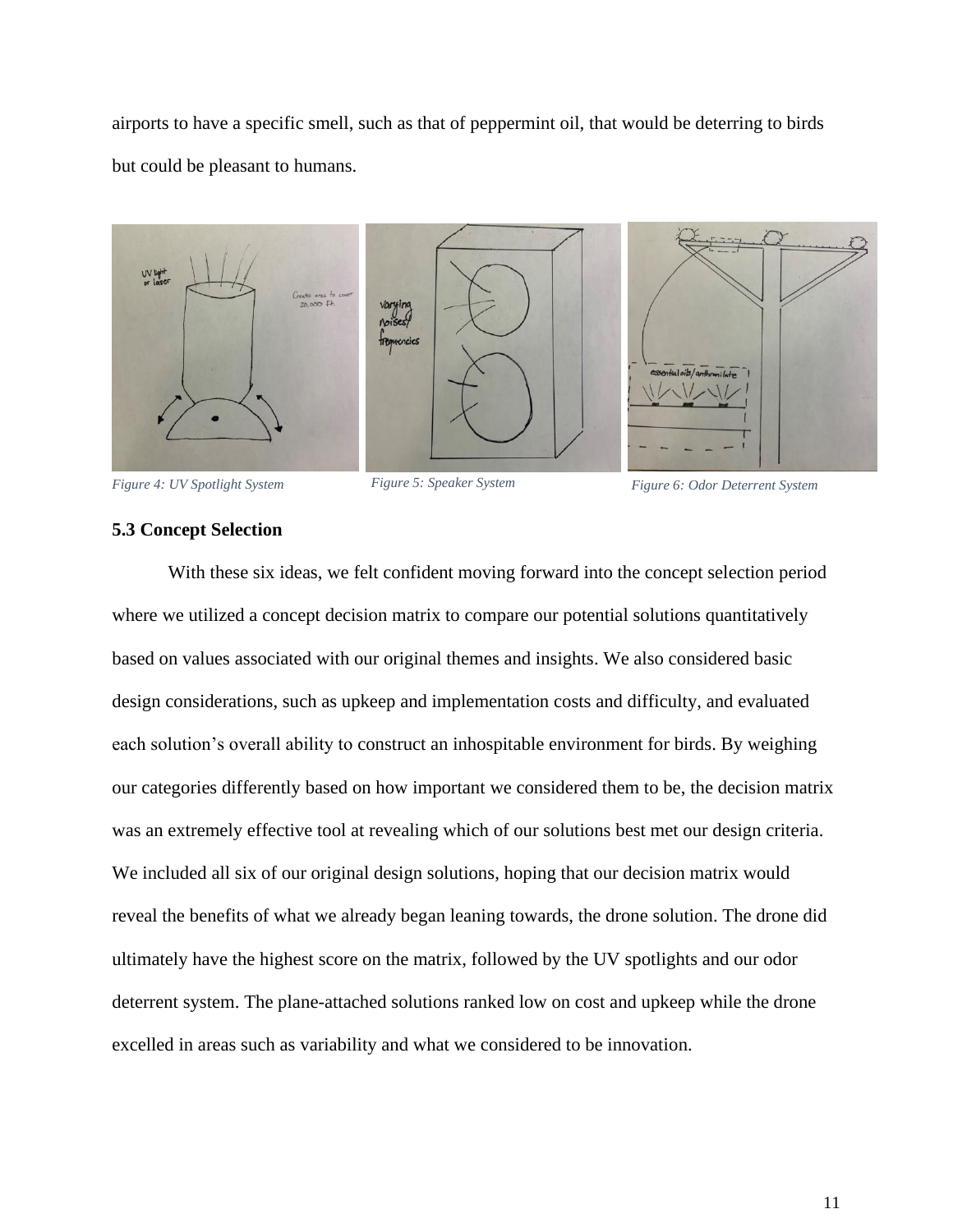| Values/Traits:           |     |  | Cost Variability Effectiveness Humane Upkeep/Implementation | Human Interaction | Innovative Inhospitality (Birds) | Total |
|--------------------------|-----|--|-------------------------------------------------------------|-------------------|----------------------------------|-------|
| Weight:                  | 2.5 |  |                                                             |                   |                                  | 20    |
| Sound on Plane           |     |  |                                                             |                   |                                  | 74.5  |
| UV on Plane              |     |  |                                                             |                   |                                  | 97.5  |
| Drone (Anti-bird)        |     |  |                                                             |                   |                                  | 144   |
| Speakers around Property |     |  |                                                             |                   |                                  | 101   |
| UV Spotlights            |     |  |                                                             |                   |                                  | 112   |
| Odor Deterrent           |     |  |                                                             |                   |                                  | 120   |

Returning to an outside perspective, we spoke with our alumni mentor, Kristen Meihofer,

again about the solutions we had begun to develop. She pointed out that any solution that attached to a plane would not be financially feasible. Due to the sheer quantity of planes and the fact that the airlines are fiscally responsible for them rather than the airports, the cost estimate associated with such solutions would be too great. With this direct information, which was revealed by the weight of cost in the matrix, we decided to narrow our ideas down further to the three that ranked highest in the decision matrix. The three possible solutions are shown below, the D.R.I.B.: Drone Repellent of Invasive Birds, the UV Spotlight, and the Odor Deployment System.

Knowing that the D.R.I.B. had ranked the highest in the decision matrix, we reached out to our stakeholders again and sent them our three finalized designs, seeking their feedback on each. The D.R.I.B. again received the most positive feedback from Kristen and other stakeholders that we reached out to with these rough sketches. With this in mind, we moved forward into the prototyping phase to better understand these ideas and establish our final design selection.



*Figure 7: The D.R.I.B. Figure 8: The UV Spotlight Figure 9: The Odor Deterrent System*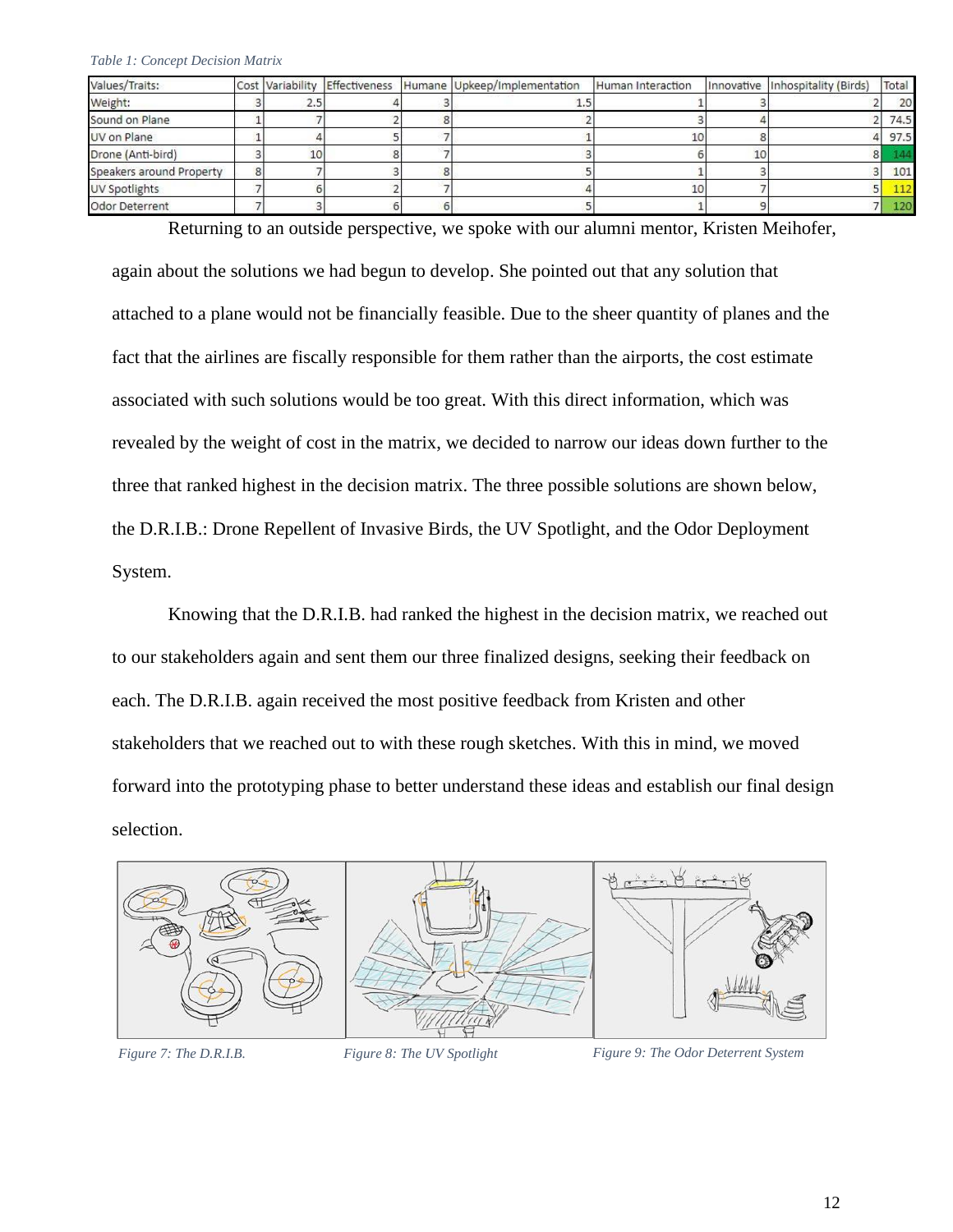## **6. Prototyping and Feedback**

To develop a prototype, three alpha prototypes were considered first. After collecting feedback on these three prototypes, we were able to develop one finalized prototype and move forward with it. This complete prototype was then tested using integrative software, and it was again detailed to stakeholders and industry experts to receive their feedback.

#### **6.1 Alpha Prototypes and Feedback**

The three solutions selected from the decision matrix were first discussed as a team to determine the key features of each idea. Their complete descriptions are as follows: *D.R.I.B.: Drone Repellent of Invasive Birds*- This drone takes three approaches to deter birds. First, varying frequencies and sounds are emitted to scare birds from the area. Then, strobing UV light and odor deterrents are used to make an inhospitable environment for birds. The airport can predetermine the drone's paths to prevent collisions. It is an automated system that would not need complete employee oversight. We recommend at least two drones per airport so that there would always be a drone in the air.

*UV Spotlight*- The UV spotlight is a humane solution to bird strikes and is completely invisible to humans. It can direct UV lights of varying frequencies in any direction at varying speeds, to deter birds and reduce their adaptability to the system. It only affects birds as the UV lights are invisible to humans. Once implemented, it will be a fully self-sustaining system powered by solar panels. The UV spotlight also comes with an app, allowing for complete automation of the lights, during dawn and dusk for example. It can pair with a phone or computer application where the airport can see the status of all their UV spotlights oversee their performance. *Odor Deterrent*- This three-tiered approach looks to spread an odorous chemical, likely peppermint oil, around the airport as an odor deterrent for birds. The main mister set attaches to

13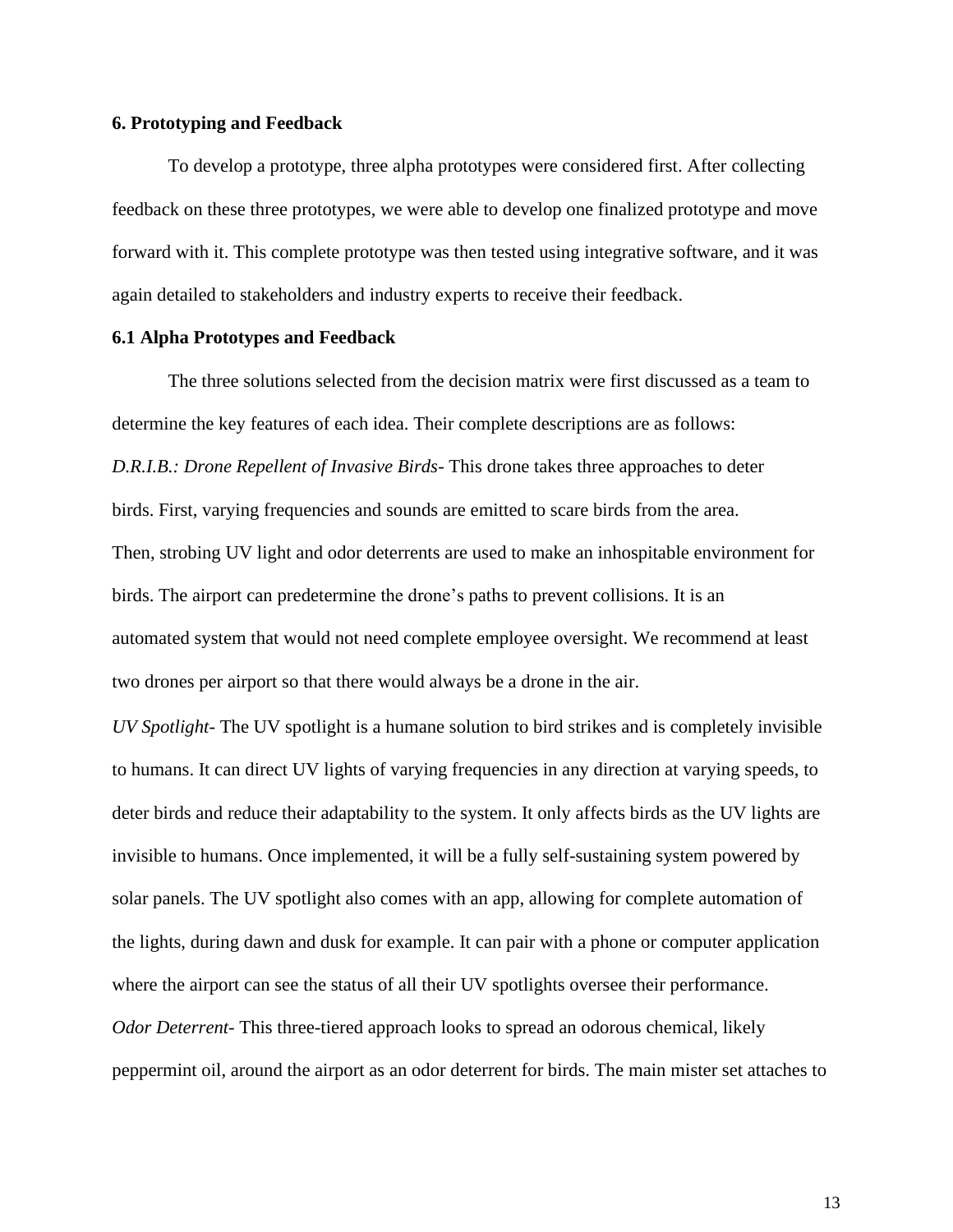the FAA-required light bars at the end of each runway. The vehicle-attached spreader and sprinkler system reach to the other parts of the airport. It creates an environmentally friendly solution to develop inhospitable airport conditions for birds at a low cost.

To accompany these ideas, we created alpha prototypes in the form of storyboards, detailing each solution's life and integrity. More in-depth designs were also produced for the various software that would accompany the products, as well as detailed designs of each prototype. These prototypes were shown to stakeholders and our alumni mentor to help determine the most feasible solution.

The feedback we received from our stakeholders was very beneficial to narrowing our decision. From this feedback, our decision matrix was reaffirmed, and we received a consensus the drone seemed to be the most effective option for mitigating bird strikes, as it provides an integrative approach with multiple deterrents. At this stage, we learned that the automated nature of the drone we envisioned is not in compliance with FAA regulations, but rather that drones require a human pilot at all times. The UV spotlight seemed to be the next most effective solution, but it would need to work in the daylight as well to be truly effective, which is problematic because the atmosphere is flooded with UV light from the sun during the day. We also learned that the odor deterrent idea is not variable enough to provide a long-term solution. Using the same scent all the time, while it may be effective at first, may not be an effective deterrent in future use if it's used continuously. We also learned that airports are not allowed to attach anything to the light bars at the end of each runway, so we'd have to find a new location for the odor misters. Another major concern was the volume of odor spray that would be needed to cover an entire airport constantly. These solutions must be cost-effective for airports, so we had to pay closer attention to cost considerations as we moved forward with prototyping.

14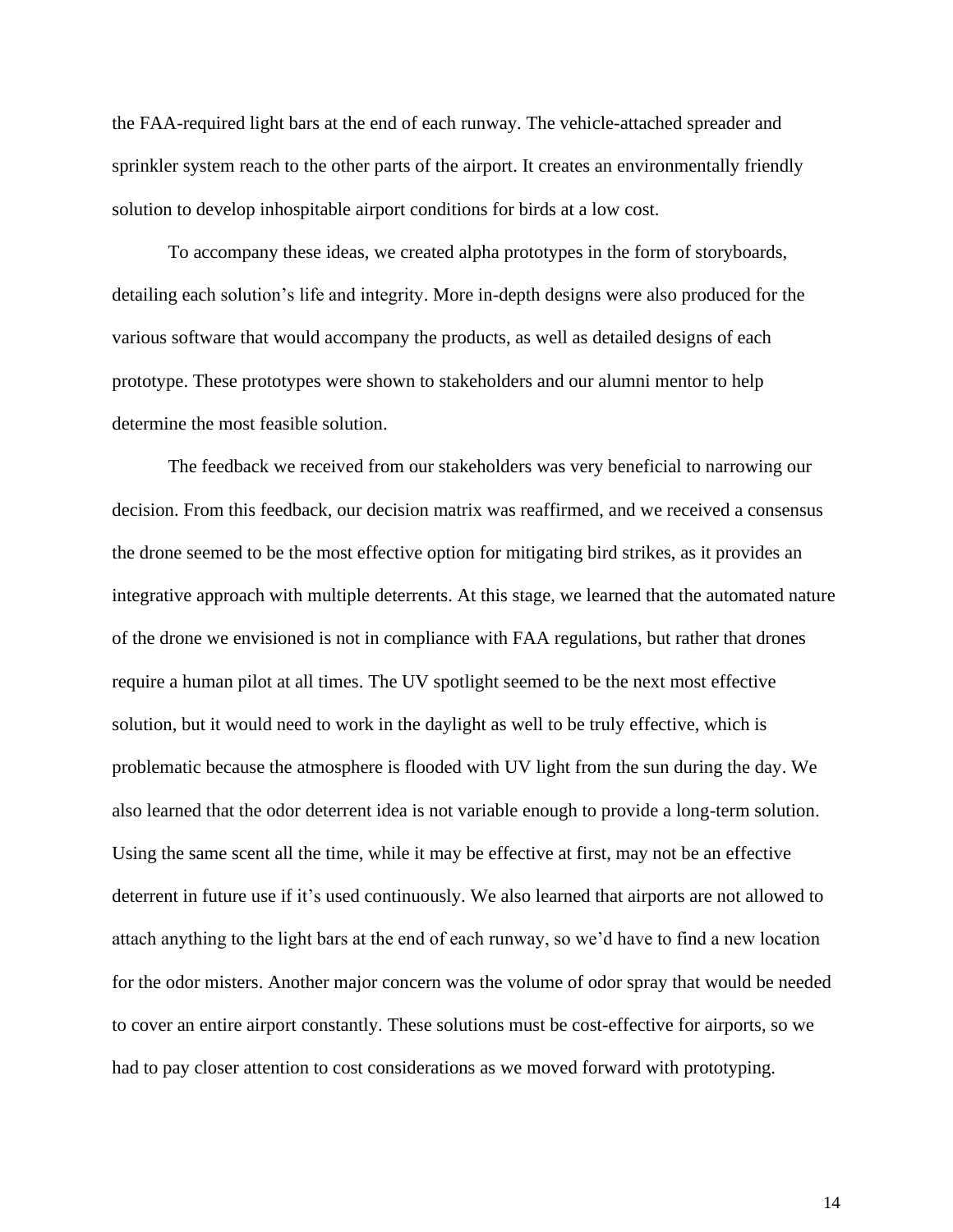Using this feedback, we determined that the D.R.I.B. should be pursued as the final prototype. Due to its employment of multiple deterrents and its high variability, it will be the most effective solution to mitigate bird strikes humanely.

#### **6.2 D.R.I.B. Prototype Specifications**

To create a stronger prototype, we used the CAD software SolidWorks to create a physical representation of the D.R.I.B. For the initial CAD prototype, we took a standard drone model and added several of our unique features. Firstly, a predator bird head was added to the front to house the speaker and a video camera so that the operator can see from the drone's perspective. We then implemented a tubing system throughout the interior of the drone, connected to a bird tail-shaped container. This container holds the liquid odor for the D.R.I.B. to disperse through the blades of the drone. Finally, caps were added to the front arms of the drone where UV lights can project outwards in front of the drone. The drone also features automatic hovering, as well as an automatic return to base when the battery reaches 10%. When the battery reaches 10%, the remote will prompt the pilot, as shown in Figure 11, and upon pilot confirmation the drone will begin to autonomously navigate back to the charging base. To comply with FAA regulations, the pilot will still retain full control and can easily override the automatic return with any input. To accompany this prototype, we also modeled a charging station for the D.R.I.B. that comes with a socket to connect the remote for charging. The charging station features magnets that connect perfectly with magnets in the legs of the drone to ensure a secure battery connection for charging. The remote has a large screen with views from the D.R.I.B., along with various controls that the pilot can manipulate. Using GPS, the pilot can see where the drone is in relation to the runways or other areas of hazard, along with its relation to the charging station. The pilot can also adjust the variability of each deterrent, such as the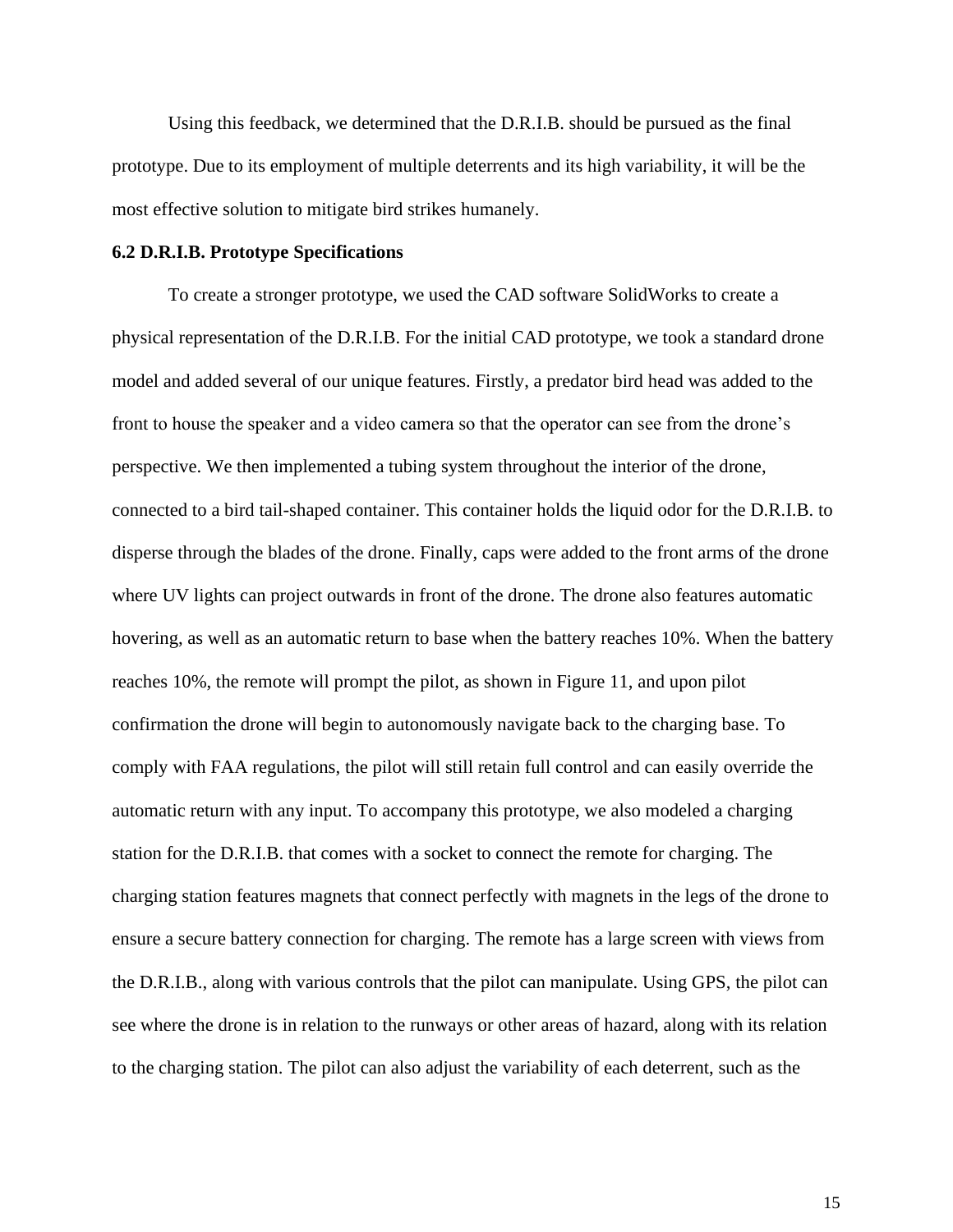frequency or sound emitted, and they will push a button to dispel odor, which increases variability and saves money as it will not be spraying all the time. The operation of this prototype either requires constant line of sight from the pilot or use of observers to comply with FAA regulations.



*Figure 10: Solidworks DRIB, Charging StationFigure 10: Solidworks D.R.I.B., Charging Station*



*Figure 11: Remote Control Interface*

## **6.3 Testing and Feedback**

To test the prototype against various elements, we ran analyses in SolidWorks to find concentrated stress points and potential failure sites. It was determined that there is a slight strain on points connecting the front arms to the body, but not severe enough that it could ever cause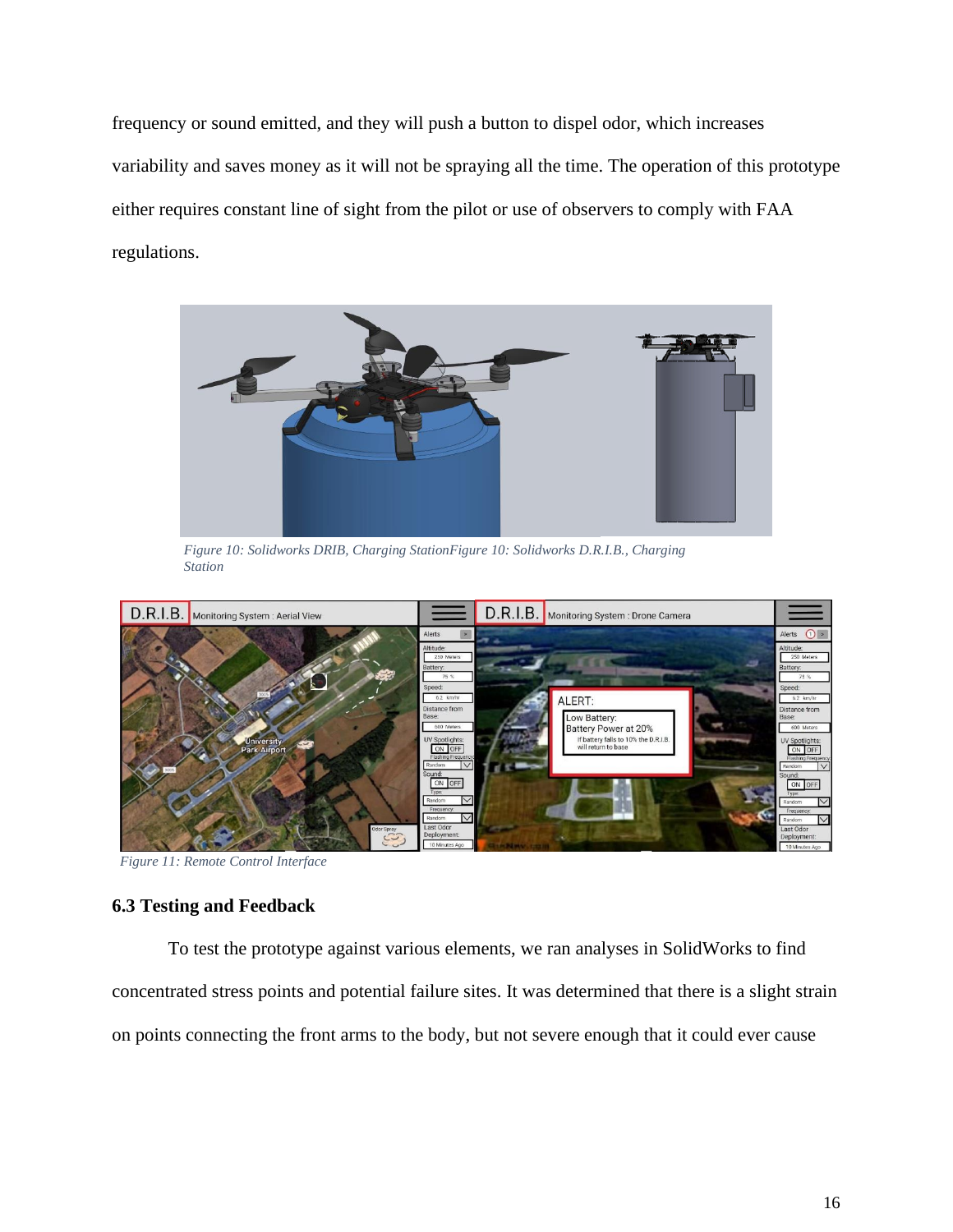fracture or failure due to repeated use or high strain. Motion studies were also conducted to make sure all parts of the drone work cohesively.

The prototype was then detailed again to many different industry experts and stakeholders to receive their feedback. As we spoke to each stakeholder, we continued to make improvements to the D.R.I.B. design in between meetings to show the stakeholders the newest iterations of the prototype. Dr. Brittingham recommended that we add hooks to the drone so operators can attach a stuffed dummy bird to simulate a predator bird carrying prey<sup>18</sup>. She also gave us recommendations about eye placement to make the drone look more predator-like. Another stakeholder, Ms. DiLorenzo, recommended using methyl anthranilate instead of peppermint oil because it is a more commonly used deterrent in the field and would have a lower likelihood of clogging the odor misters<sup>19</sup>. Methyl anthranilate is offensive (but humane) for birds and is pleasant smelling to humans. We were also told to consider adding a diffracted green laser to work with the UV light, as sufficiently diffracted lasers are also approved under FAA regulations<sup>21</sup>. Concerns were also raised for having an entire team dedicated to this solution, but any trained maintenance staff or runway operators could act as an observer or drive the pilot around in a vehicle to maintain line of sight. These individuals would largely be retrained or repurposed employees from current wildlife and runway teams. Thanks to all the great feedback we received, we were able to advance and refine our prototype to greater detail.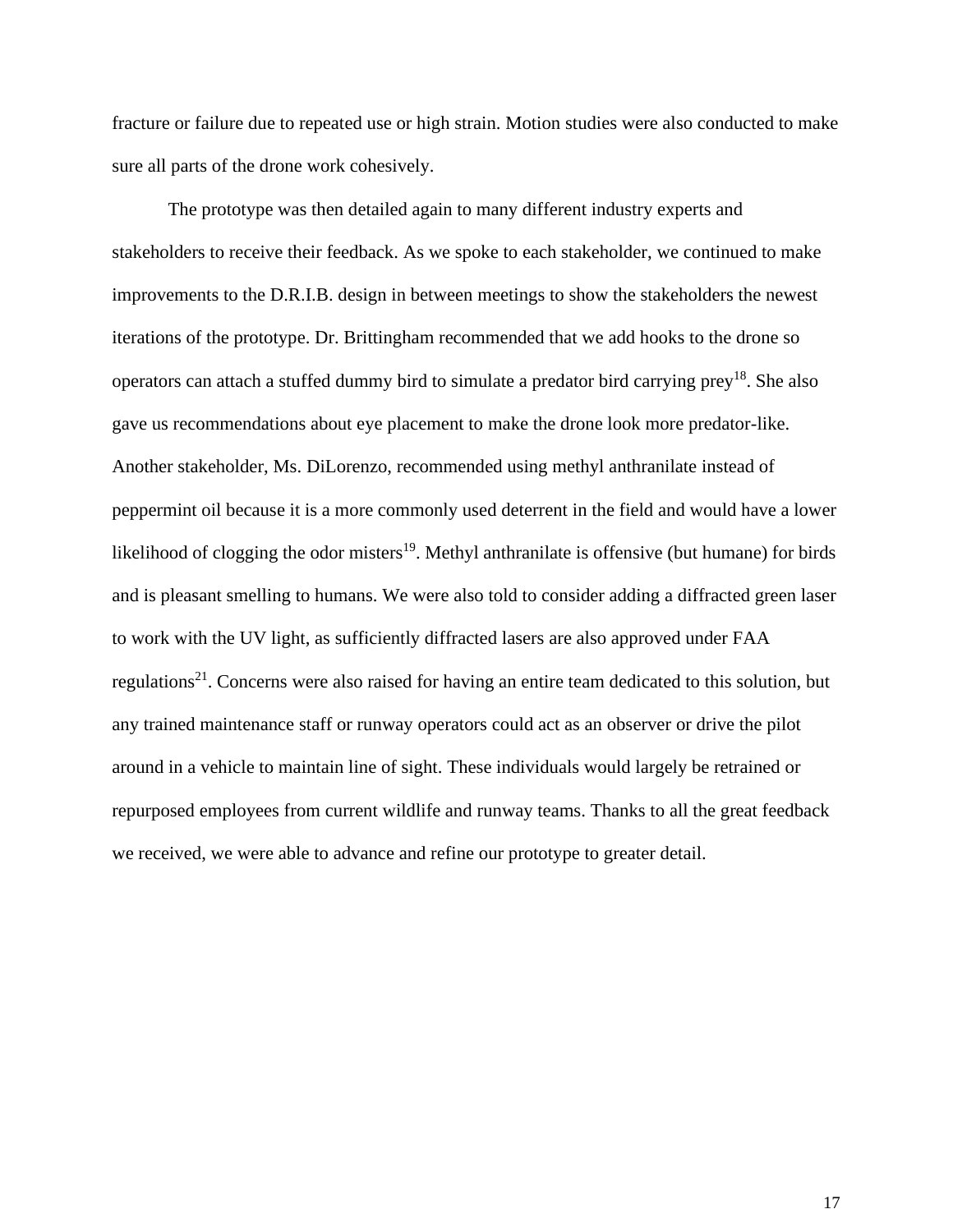

*Figure 12: D.R.I.B. after Testing and Feedback*

## **7. Safety Risk Assessment**

After we had developed a strong, detailed prototype, we evaluated a list of potential hazards using a risk assessment matrix. We devised a list of 13 possible hazards and ranked them according to their probability and severity. We then organized them according to value (product of probability and severity) and built-in mitigation plans if the value fell in the yellow or red areas of the chart shown below.

| able 2: Hazards and Mitigations |                                                            |       |                                                                      |                                                       |
|---------------------------------|------------------------------------------------------------|-------|----------------------------------------------------------------------|-------------------------------------------------------|
| <b>Hazard</b>                   | $\blacktriangledown$ Value $\blacktriangledown$ Mitigation |       | $\blacktriangleright$ New Value $\blacktriangleright$ New Mitigation | $\blacktriangledown$ Final value $\blacktriangledown$ |
| battery dies / out of resources | 16 warning - low battery                                   |       | 12 pilot must fly home at 10%                                        | 0                                                     |
| loss of range/sight             | 16 camera, observers                                       |       | 8 defined boundaries                                                 | 2                                                     |
| plane collision                 | 15 camera, observers                                       |       | 10 defined boundaries, alert system                                  | 5                                                     |
| water damage                    | 12 airtight covers                                         | 2     |                                                                      |                                                       |
| hacked                          | 10 encryption                                              | 5 -   |                                                                      |                                                       |
| overheating                     | 9 open design                                              | $6 -$ |                                                                      |                                                       |
| bird collision                  | 8 webcam                                                   | $2 -$ |                                                                      |                                                       |
| operator control loss           | 8 hover if no input 5s                                     | 2     |                                                                      |                                                       |
| lightning strike                | 5 no operation in storms                                   | $0 -$ |                                                                      |                                                       |
| theft                           | 5 acceptable                                               |       |                                                                      |                                                       |
| radio interference              | 5 prescribed frequency                                     |       |                                                                      |                                                       |
| fatigue                         | 4 acceptable                                               |       |                                                                      |                                                       |
| charging malfunctions           | 2 acceptable                                               |       |                                                                      |                                                       |

*Table 2: Hazards and Mitigations*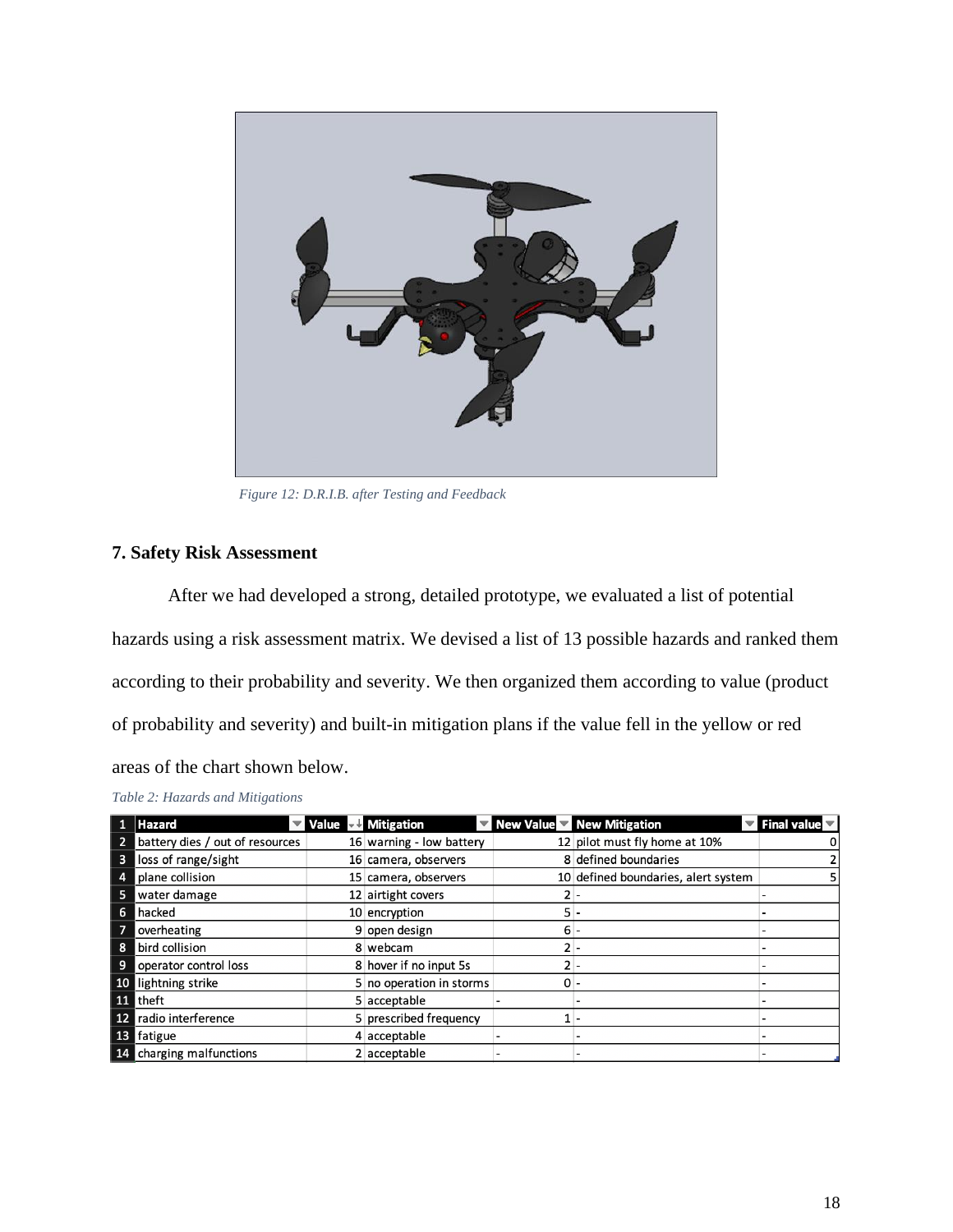



Of our 13 hazards, three were acceptable risks without any mitigation techniques in place, and these hazards were deemed either highly unlikely or of very low severity. For the other ten, we decided to build in measures to further eliminate the risk. Only two hazards (plane collision and loss of range/sight with operator) resulted in a risk value greater than zero after we employed two built-in mitigation techniques, largely due to the severity of such an occurrence, but they both fell into the green area of the chart and were finally deemed acceptable. Notable modifications include: no operation in storms due to sensitive electronics, webcam installation, backup hover-in-place system if no pilot input is detected for 5 seconds, a return to base/pilots must fly to charging base at 10% battery, and pre-defined no-fly zones using GPS. We estimate that by lowering all of these risks into the green areas of the chart, we effectively transfer or eliminate the risks to an extent that the drone will remain wholly profitable and safe, even when accounting for the possibility of each of these hazards simultaneously.

#### **8. Evaluation**

After assessing the risks and modifying our prototype to a finalized version, we finally felt comfortable evaluating the profitability of the D.R.I.B. system. We were able to do so using a cost-benefit analysis to prove the economic feasibility of the system to the airports.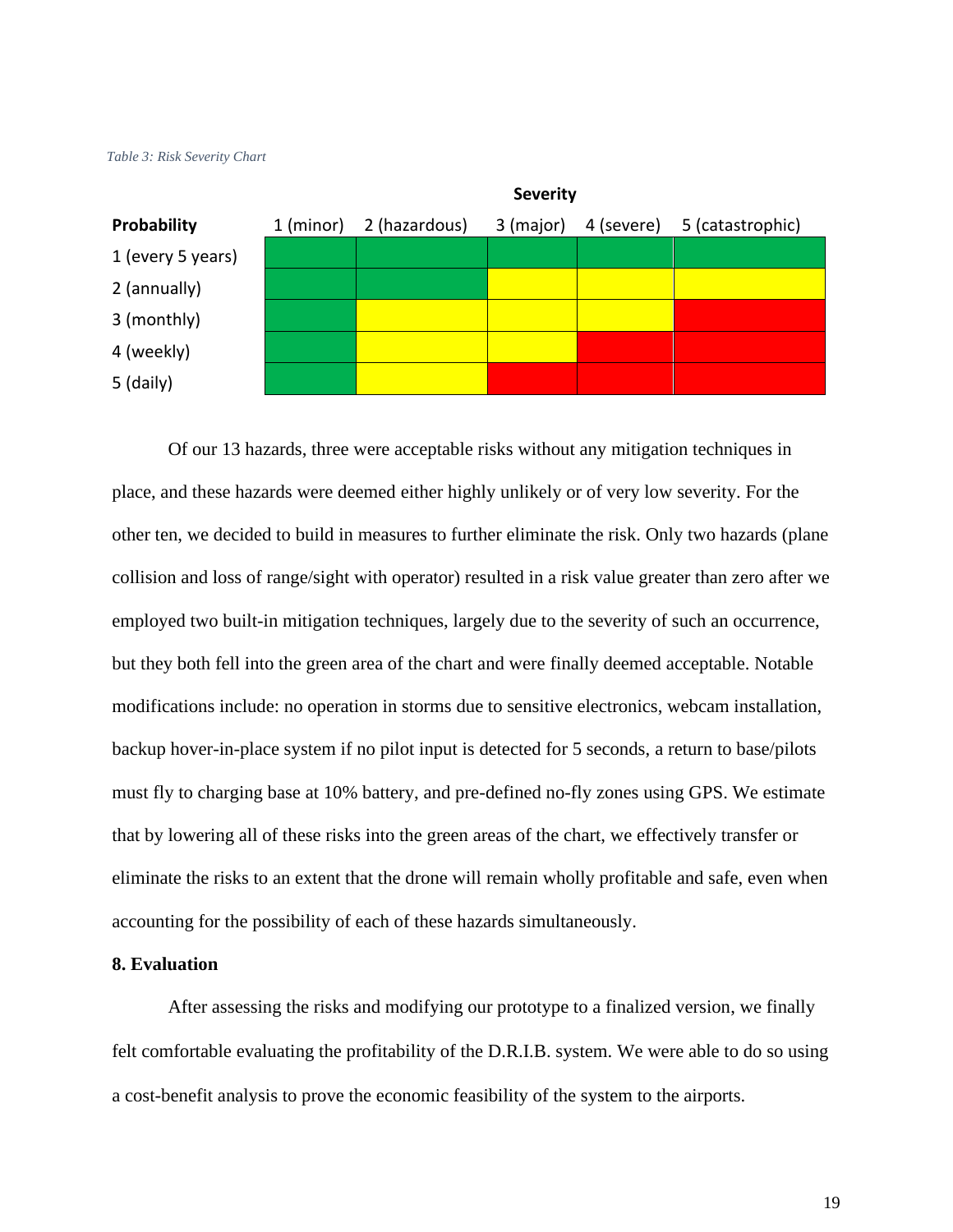Customers' primary concern with emerging technological solutions like the D.R.I.B. is typically cost, and our research has shown that the benefits of the D.R.I.B. greatly outweigh the costs of operation, even when accounting for the high annual cost of labor associated with our trained pilots and observers.

#### **8.1 Evaluation of Customer Needs**

During the process of inventing the D.R.I.B., we had the opportunity to talk to many stakeholders and customers that gave us input in what we should include in our final design. After conducting extensive interviews, we had developed a clear understanding of our customers and the direction in which to take our solution. We recognize that safety is one of our customers' top priorities, especially when implementing new technology in busy airspaces. Customers want a solution that doesn't impede airport operations and can be more effective than current mitigation techniques. One concern that arose from customers was the fear that the drone would propose more of an inconvenience and danger to airport operations as an added component in the airspace. As mentioned briefly in the risk assessment, we addressed this concern by implementing GPS-controlled no-fly regions surrounding runway space to ensure the safety of use of our solution. By implementing safety measures, we worked to be cognizant of our customers' needs. We then proceeded to consider another key component of our customers' needs, and with our final prototype now established, we could consider the cost of our proposed solution.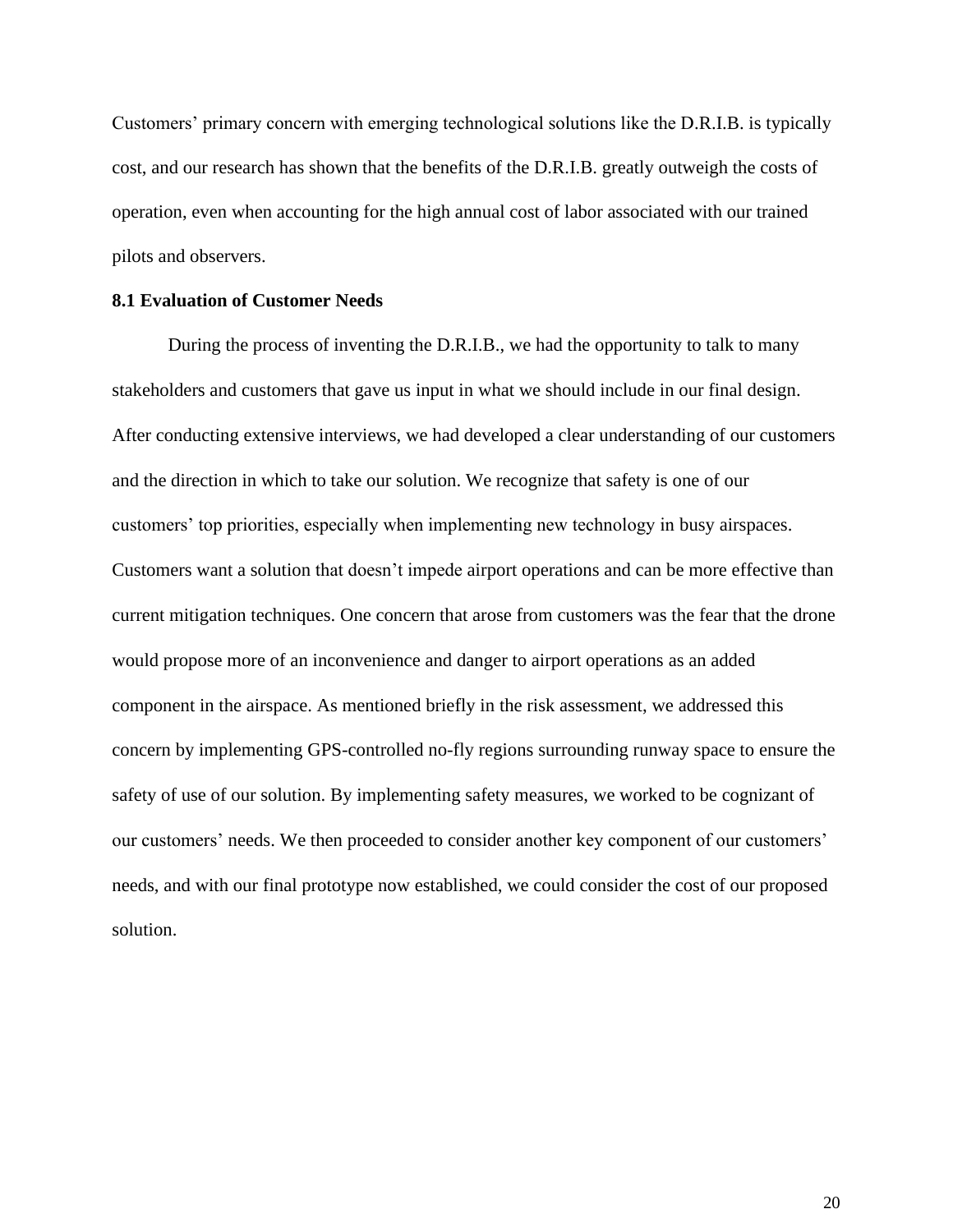## **8.2 Cost Analysis**

| <b>Costs</b>   |              |            |              |              |  |  |  |  |
|----------------|--------------|------------|--------------|--------------|--|--|--|--|
| Category       | Item         | Quantity   | <b>Price</b> | <b>Total</b> |  |  |  |  |
| Upfront        | Drone        | 3          | \$2,859.00   | \$8,577.00   |  |  |  |  |
|                | Installation | 56 hrs     | \$27.00/hr   | \$1,512.00   |  |  |  |  |
|                |              |            |              | \$10,089.00  |  |  |  |  |
| Annual         | Pilot        | 2          | \$80,000.00  | \$160,000.00 |  |  |  |  |
|                | Observer     | 2          | \$56,000.00  | \$112,000.00 |  |  |  |  |
|                |              | 1          |              |              |  |  |  |  |
|                |              | lightbulb, |              |              |  |  |  |  |
|                | Refills and  | 2 gallons  |              |              |  |  |  |  |
|                | Maintenance  | odor       | \$285.00     | \$285.00     |  |  |  |  |
| Total          |              |            |              |              |  |  |  |  |
| recurring      |              |            |              | \$272,285.00 |  |  |  |  |
| Total 1st year |              |            |              | \$282,374.00 |  |  |  |  |

*Table 4: Costs Associated with D.R.I.B.*

When evaluating our costs, we anticipated airports to purchase three drones on average; airports are continually paying their staff, so they should consistently have at least one active drone in the air to maximize profits. To evaluate the cost of the drone materials and components, we referenced online market values for similar equipment. Using information from Ms. DiLorenzo, we estimated that certified airport drone pilots earn an average salary of \$80,000, and we estimate that airports can train and repurpose two of their existing employees (part of installation cost), retaining a similar salary<sup>19</sup>. The drone will cost \$272,285.00 to operate annually, but the first year will also include the upfront costs of the equipment and installation coming out to the first-year total of \$282,374.00.

## **8.3 Benefit Analysis**

*Table 5: Benefits Associated with D.R.I.B.*

| <b>Benefits</b>                            |              |
|--------------------------------------------|--------------|
| Less Physical Damage to Planes             | \$96,700.00  |
| Reduction of delayed flights               | \$41,892.00  |
| Repurpose Wildlife Management Team         | \$272,000.00 |
| Reduction of Wildlife Management Materials | \$86,000.00  |
| Total                                      | \$496,592.00 |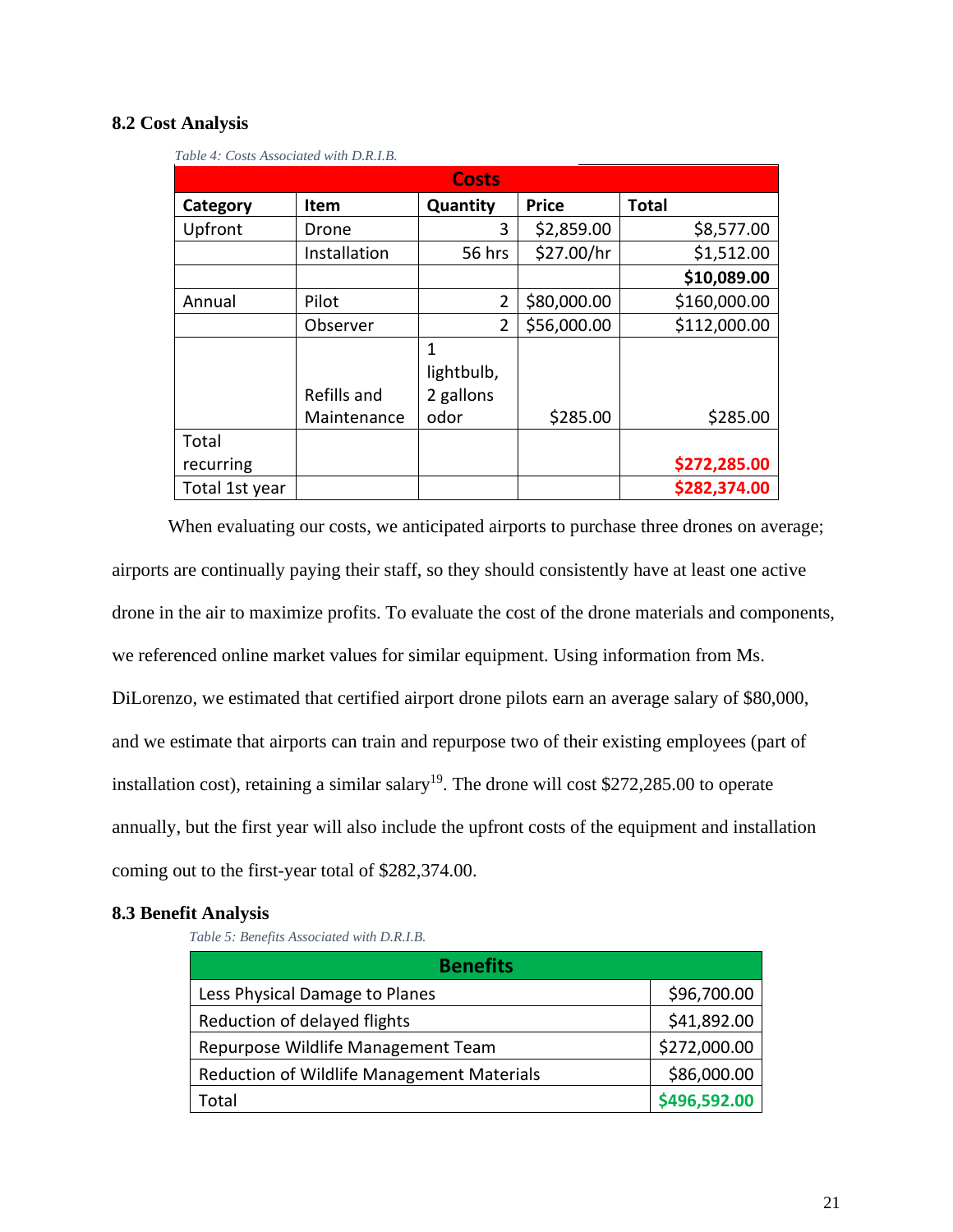For the benefits of the D.R.I.B., we used data for an average U.S. airport and averaged the total financial impact of bird strikes. For example, the reduction in physical damage was calculated by dividing \$500 million in estimated annual loss by the 5,170 registered public airports in the United States<sup>2</sup>. Regarding the reduction in flight delays, Ms. DiLorenzo estimates that the use of the D.R.I.B. will result in a 70% reduction in total bird strikes, and we used 2018 flight delay data to calculate the total resultant savings<sup>19,22</sup>. For the repurposing of existing wildlife management teams, we estimate that existing teams of six can be reduced to three, with the repurposing of those three to the drone operation team<sup>19</sup>. Finally, evaluating the annual estimated savings of airports themselves due to operations and repairs at \$86,000, we arrive at our total annual benefits of \$496,592<sup>23</sup>. This results in a first-year profit of \$214,218.00, and an annual profit of \$224,207 every following year. According to these estimations, the D.R.I.B. will pay for itself in just under seven months (207 days) and begin turning a profit from there, with a benefit to cost ratio of 1.82. Due to the high initial cost, we would consider recommending the D.R.I.B. first to military airports and very large commercial airports, then marketing to mediumsized and smaller airports once we have a proven solution and can decrease  $costs<sup>19</sup>$ .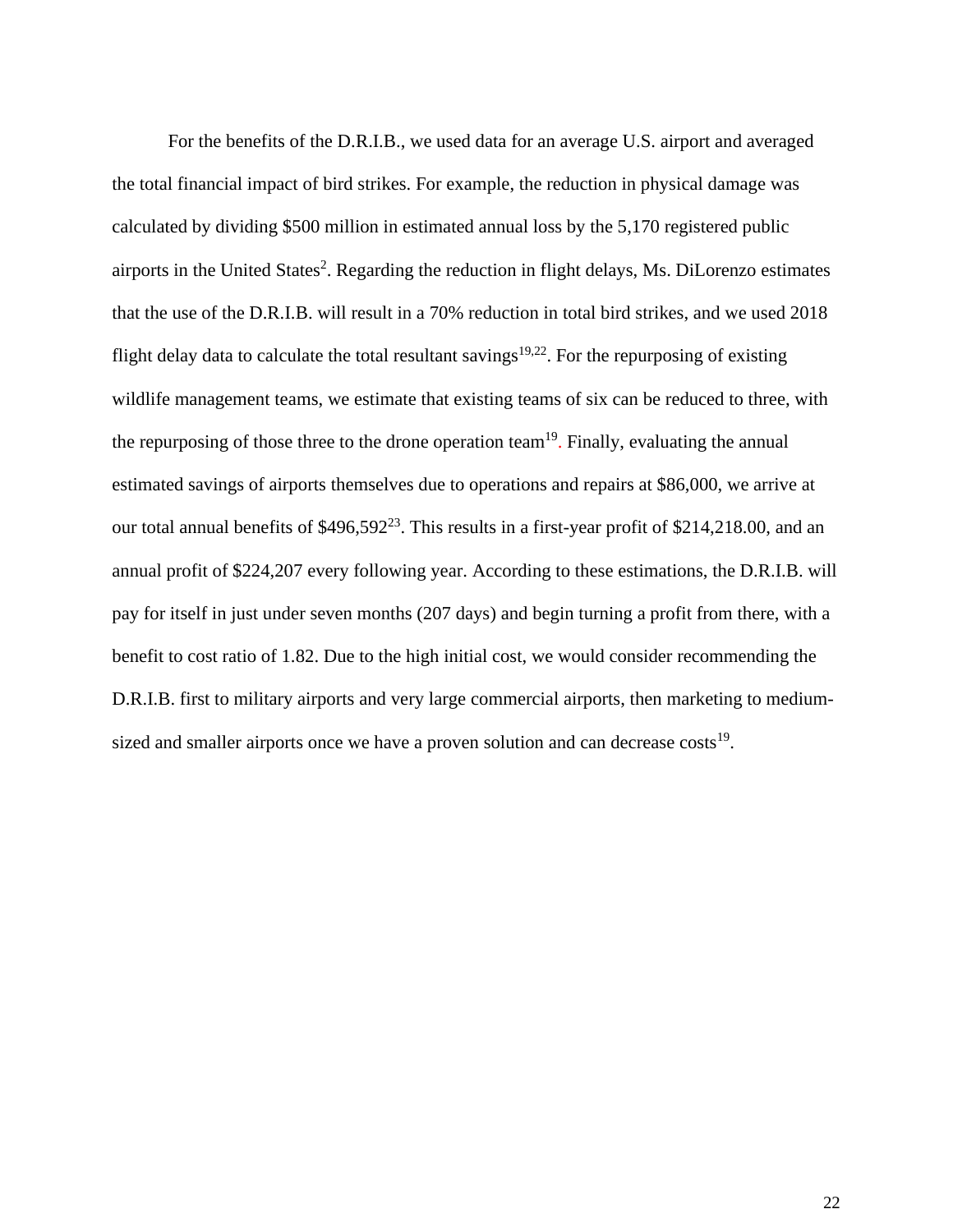## **Appendix A: Contact Information**

## **Michael Crognale**

mjc6724@psu.edu

# **Katelyn Danczyk**

ksd5303@psu.edu

## **[Victoria Lenze](mailto:Mjc6724@psu.edu)**

vyl5031@psu.edu

## **Malav Patel**

mrp5536@psu.edu

# **Meg Handley Ph.D.**

[mhh11@psu.edu](mailto:ksd5303@psu.edu)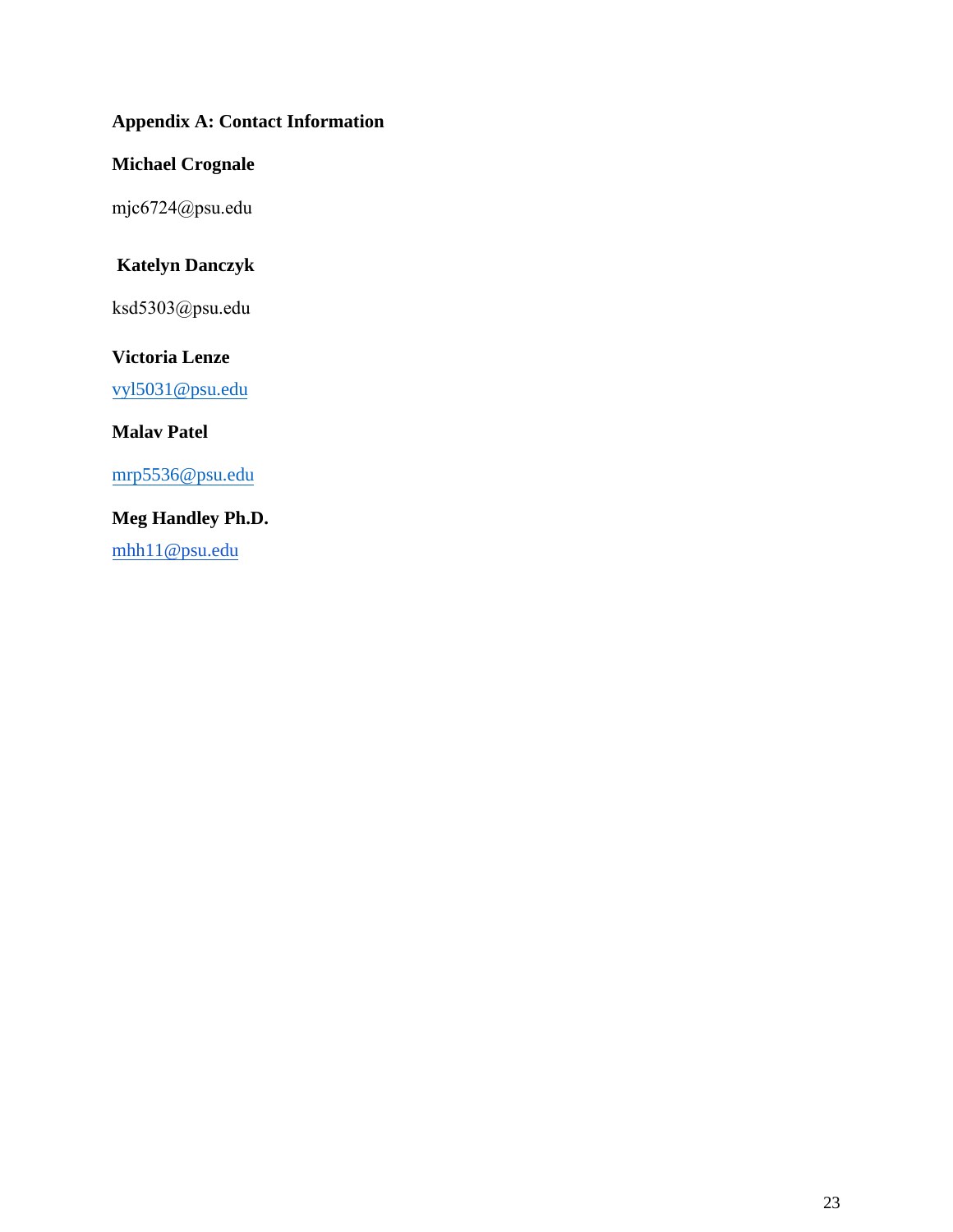## **Appendix B: University Description**

Penn State University is an institution of higher education in Pennsylvania. It houses the college of engineering which includes numerous engineering degrees at both the undergraduate and graduate levels. The college of engineering supports an undergraduate minor in engineering leadership in which undergraduate engineers can build the non-technical skills to support the great technical skills they are developing through their engineering curriculum. The engineering leadership development program offers students classes in project management, leadership education and development, business basics, and cross-cultural teaming. Students in the minor are dedicated to building these skills in addition to the technical workload required of their discipline's curriculum. The engineering leadership program also offers a graduate program in the form of a Master of Engineering and an online graduate certificate in Engineering Leadership and Innovation Management.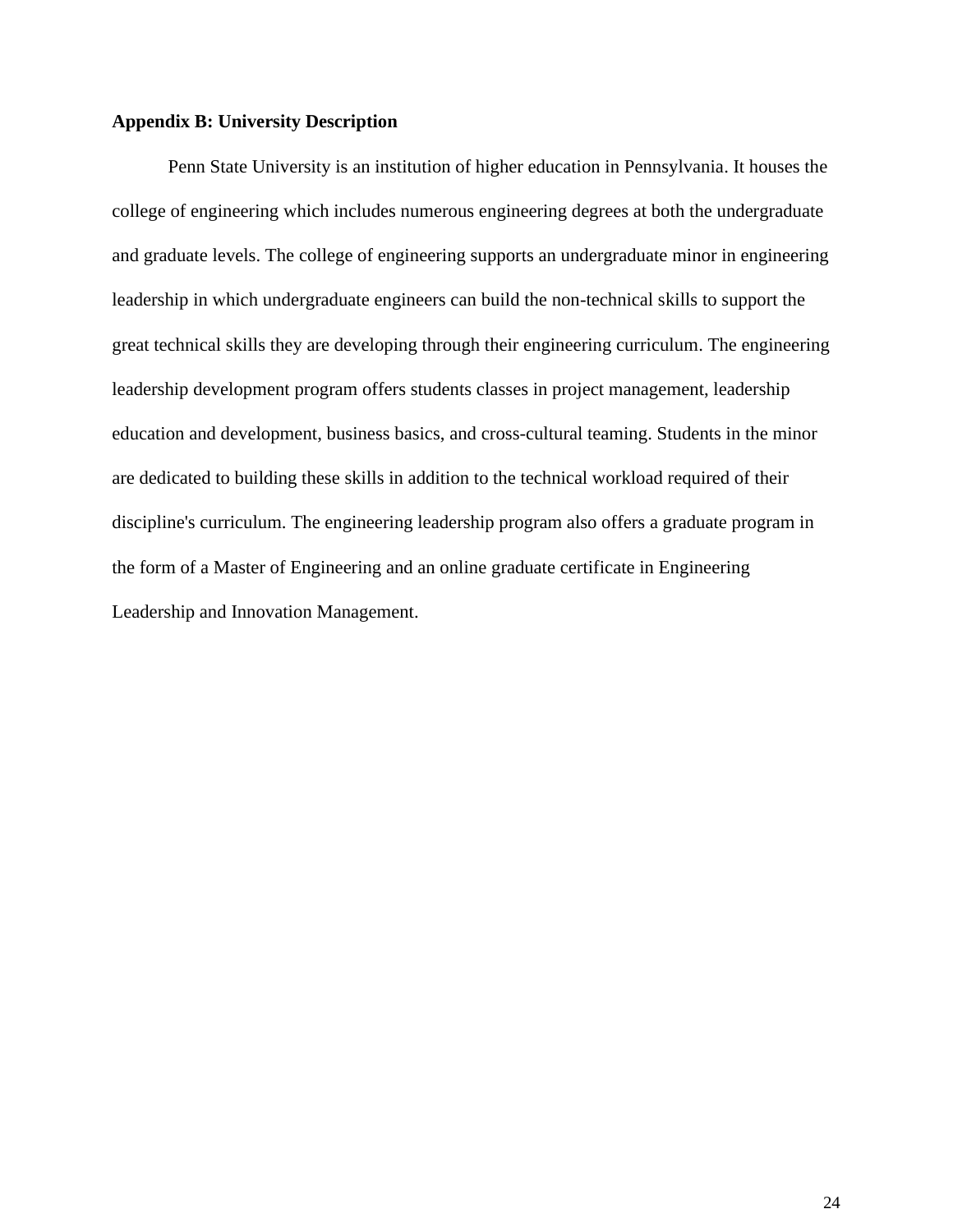# **Appendix C: Description of Non-University Partners Involved in the Project**

No university partners were involved in the project.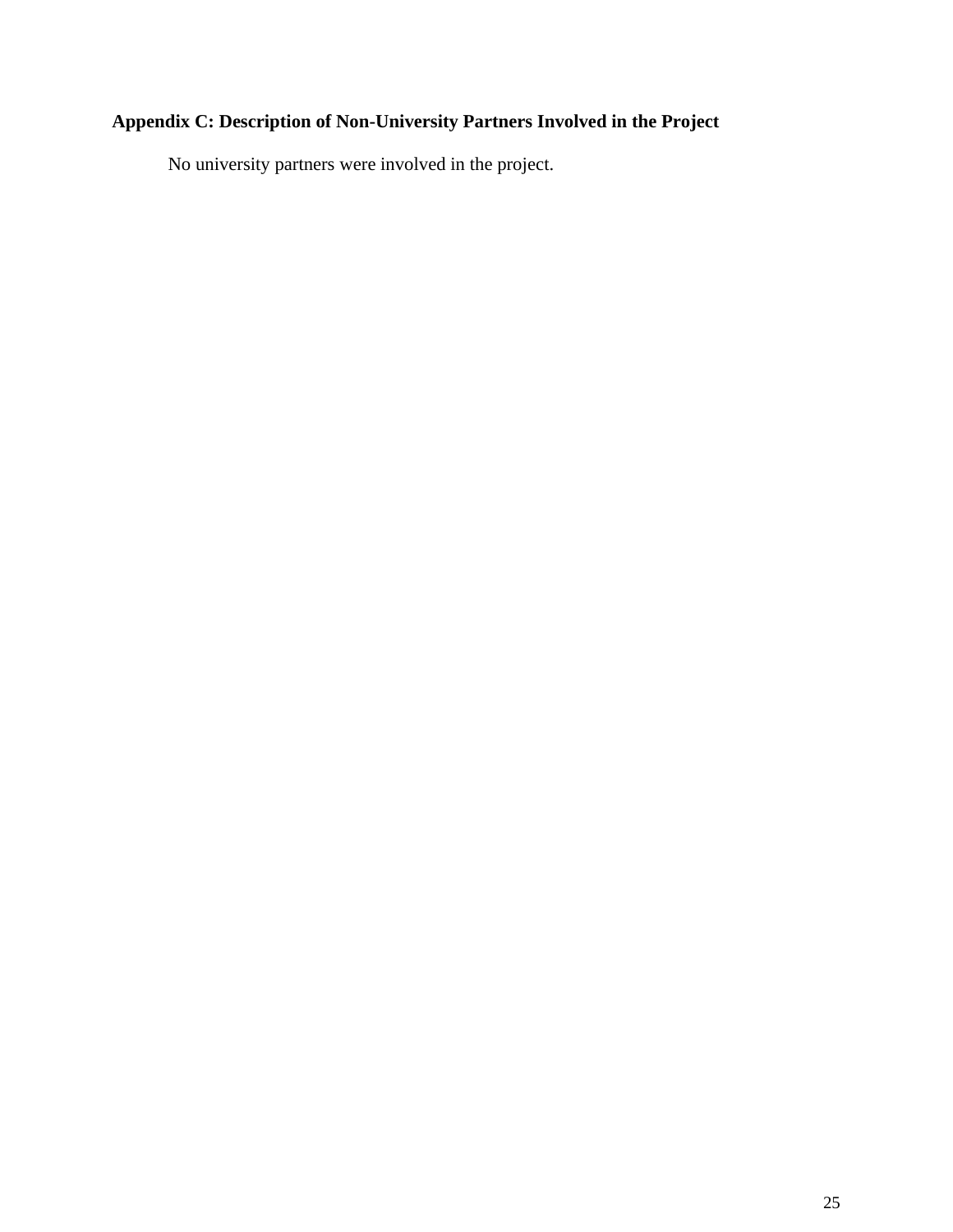## **Appendix E: Evaluation of Education Experience Provided by the Project:**

#### **Student Perspective:**

1. Did the Airport Cooperative Research Program (ACRP) University Design Competition for Addressing Airports Needs provide a meaningful learning experience for you? Why or why not?

We felt as though the ACRP Competition did provide a meaningful learning experience as it allowed us to practice moving through the entirety of the design process as we worked to solve a real-world problem in a meaningful and innovative way, applying our engineering and leadership skills.

2. What challenges did you and/or your team encounter in undertaking the competition? How did you overcome them?

It was challenging to gather all the required information to get a clear scope on the problem as well as try to make an innovative solution that could be feasibly put in place in a real airport setting. In terms of gathering the information, we were in contact with many experts from a large range of fields that provided their insights both to the problem in general and then feedback on our solution. This also helped us test our innovative solution against realistic viewers who were able to make very useful feedback notes that helped us create our real-world solution.

3. Describe the process you or your team used for developing your hypothesis.

After researching the problem largely independently as a team and working to get a good handle on it, we reached out to several provided stakeholders who had firsthand experience mitigating bird strikes at airports to better understand the problem from their perspective and what would be crucial to our final solution. As such we were able to identify the audience of our solution, what would be game-changing for them, and propose that to be the central idea guiding the rest of our design solution. As such, we formed our point of view statement which was essentially our hypothesis behind the design.

27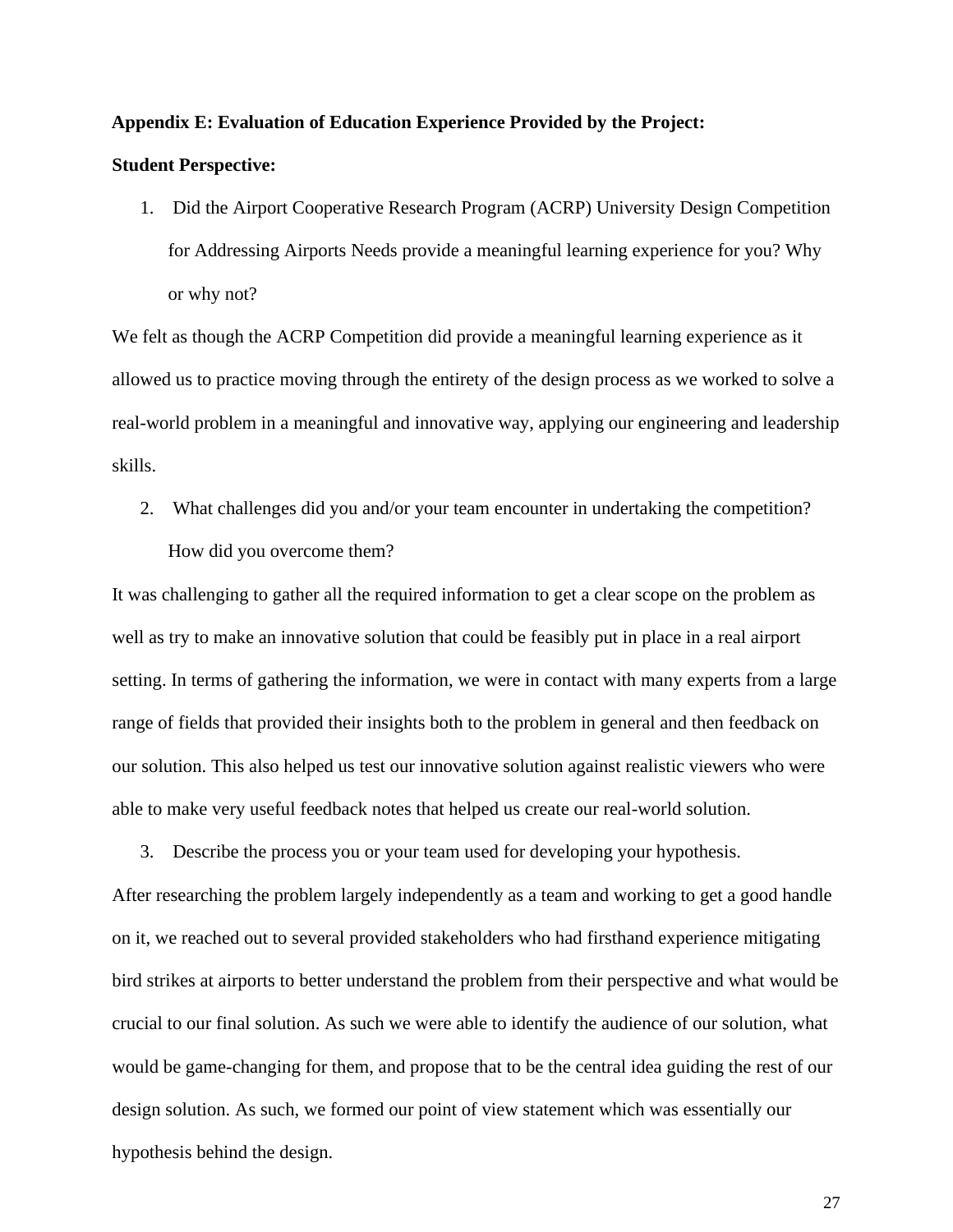4. Was participation by industry in the project appropriate, meaningful, and useful? Why or why not?

The participation by industry in the project was all of the above, as we talked to industry partners such as the given stakeholders as well as some local airport staff members we were able to engage with them professionally while gaining meaningful insights to the problem we were addressing and receiving great feedback on our final solution. As such it was very useful as we were able to gear our design towards those that it would ideally serve.

5. What did you learn? Did this project help you with skills and knowledge you need to be

successful for entry in the workforce or to pursue further study? Why or why not? We learned a lot about how to work in a team and progress through phases of the design process. We learned to think critically and creatively and then how to analyze our innovative solution via cost and risk analyses. All these skills will most definitely aid us as we move towards our positions in the workforce. Being good problem-solvers will essentially be our future job descriptions as engineers and we will be working in teams our entire lives, as such, we feel that this project prepared us amply to pursue future careers or further study.

## **Faculty Perspective**

1. Describe the value of the educational experience for your student(s) participating in this competition submission.

Students in our leadership course are learning how to lead within the engineering context. This project provides an exceptional and organized experience for our engineering students to apply the knowledge and their personal leadership style as they lead their teams throughout the semester. The challenges provided mimic a real-world experience giving students an opportunity to practice both technical and non-technical problem-solving skills.

28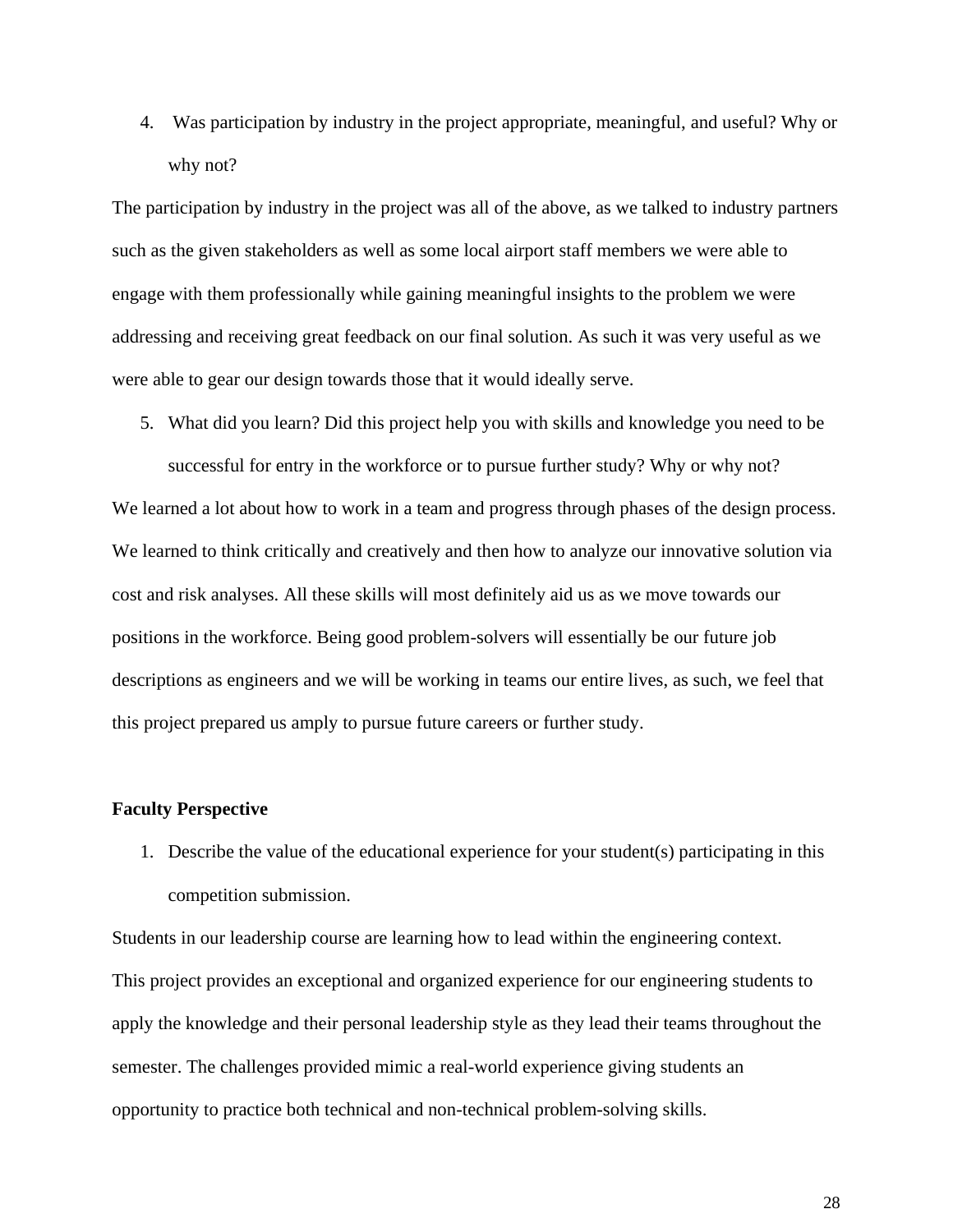2. Was the learning experience appropriate to the course level or context in which the competition was undertaken?

Yes, the learning experience was appropriate for the level of our students and fit within the context of our learning environment, per the note above.

3. What challenges did the students face and overcome?

Students faced some challenges getting in touch with experts and through that learned how important it is to talk with the "user" in order to come up with the best solution. Some students tried to jump ahead to the solution and not work through the design process to use all the information gathered in order to come up with a creative solution. They learned that user-centered research is important when coming up with solutions to challenges.

4. Would you use this competition as an educational vehicle in the future? Why or why not?

Are there changes to the competition that you would suggest for future years? Yes. We plan to continue to use it based on the organization, the well thought out options for projects, the support, and industry contacts. If you could make some of the appendices an online form and allow for one submission of some of the appendices if a group is turning in multiple projects.

5. Would you recommend any changes to the ACRP competition? No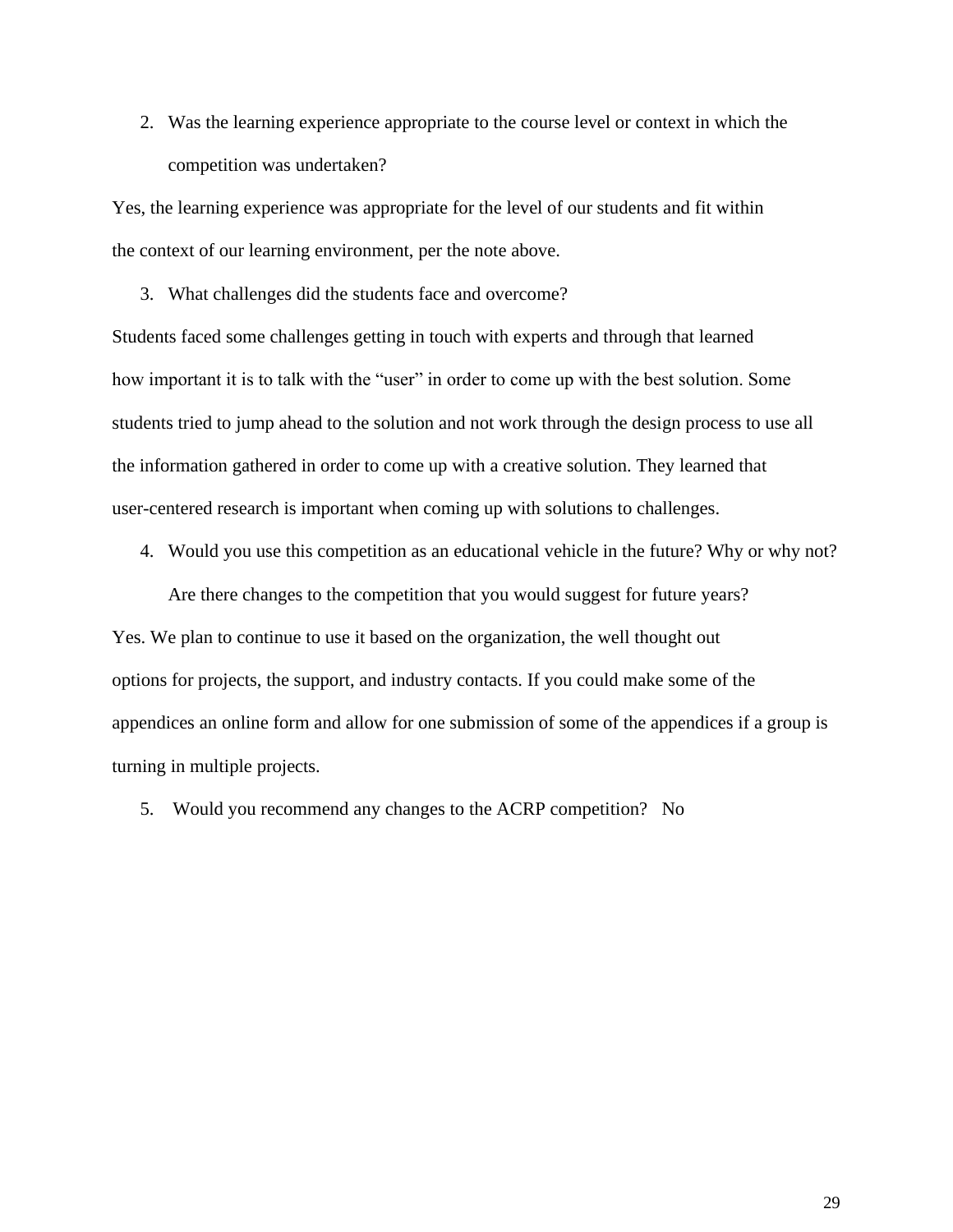## **Appendix F: References**

1. Korte, G. (2019, February 7). Planes strike birds more than 40 times a day, FAA data show. Retrieved May 2, 2020, from

https://www.usatoday.com/story/news/nation/2019/02/06/bird-strikes-airplanes-wildlifefederal-aviation-administration-data-sully-sullenberger/2613893002/

- 2. Frequently Asked Questions and Answers. (2018, December 13). Retrieved May 2, 2020, from https://www.faa.gov/airports/airport\_safety/wildlife/faq/
- 3. Greenspan, J. (2016, July 14). Everything You Need to Know About Birds and Planes. Retrieved May 2, 2020, from https://www.audubon.org/news/everything-you-need-knowabout-birds-and-planes
- 4. Matyjasiak, P. (2008, January). Methods of Bird Control at Airports. Retrieved May 2, 2020, from *Theoretical and Applied Aspects of Modern Ecology*, *1*, 171–203.
- 5. Species Information Table. (2019, May 31). Retrieved May 2, 2020, from http://wildlifecenter.pr.erau.edu/databaseQuery/speciesRpt.html
- 6. Wald, M. L. (2009, April 24). F.A.A. Data Show Multiple Bird Strikes Every Day. Retrieved May 2, 2020, from https://www.nytimes.com/2009/04/25/us/25birds.html
- 7. Beason, R. C. (2004). What Can Birds Hear? *Proceedings of the 21st Vertebrate Pest Conference*, 92–96. Retrieved May 2, 2020, from https://naldc.nal.usda.gov/download/39870/PDF
- 8. Tedore, C., & Nilsson, D.-E. (2019, January 22). Avian UV vision enhances leaf surface contrasts in forest environments. Retrieved May 2, 2020, from https://www.nature.com/articles/s41467-018-08142-5
- 9. Max-Planck-Gesellschaft. (2008, July 16). Birds Have A Good Sense Of Smell. *ScienceDaily*. Retrieved May 2, 2020, from www.sciencedaily.com/releases/2008/07/080716111421.htm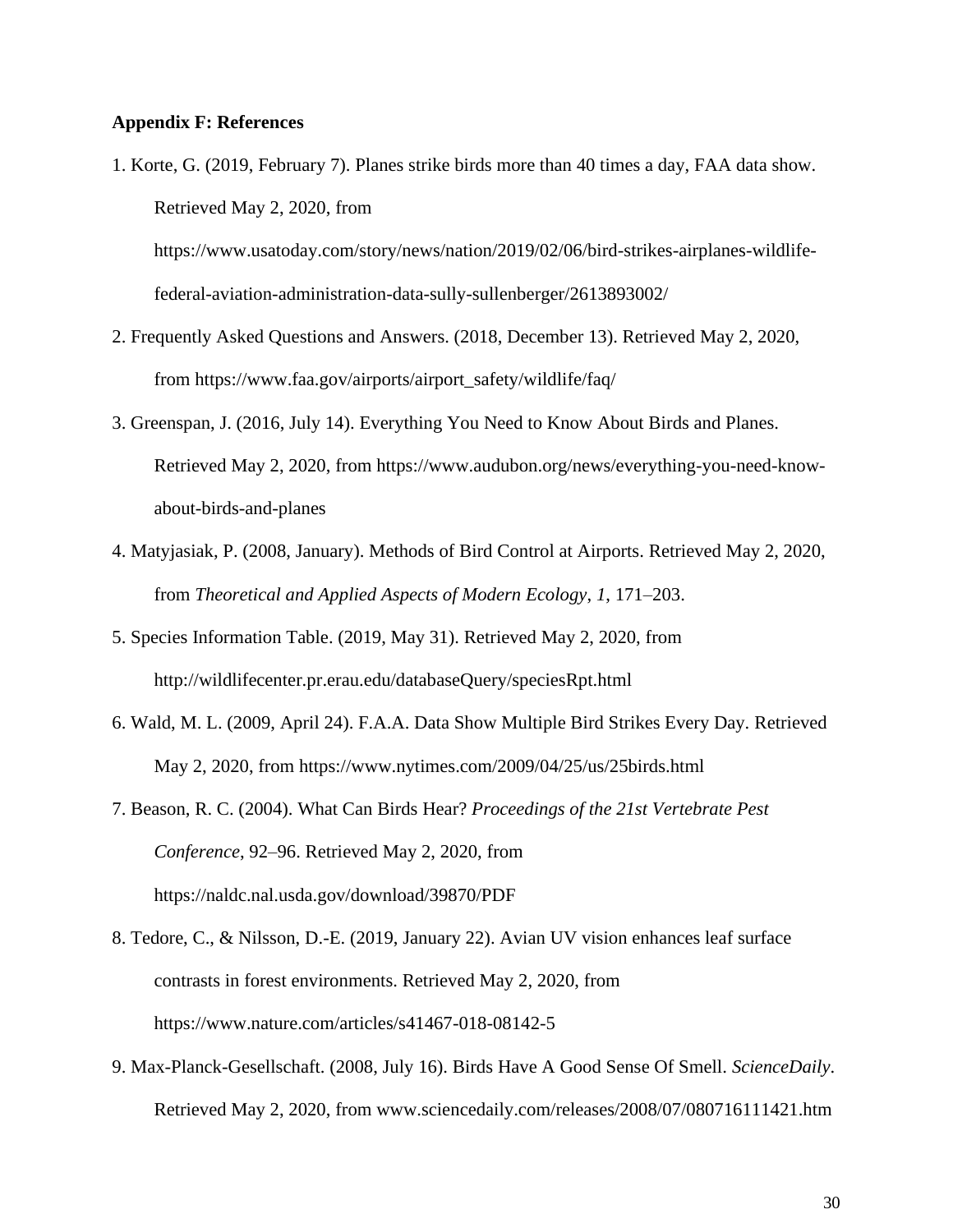- 10. What smells repel birds? (2020, April 27). Retrieved May 2, 2020, from https://wildbirdworld.com/what-smells-repel-birds/
- 11. Cleary, E. C., & Dolbeer, R. A. (2005). Wildlife Hazard Management at Airports: A Manual for Airport Personnel. *USDA National Wildlife Research Center - Staff Publications*, (2). Retrieved May 2, 2020, from http://digitalcommons.unl.edu/icwdm\_usdanwrc/133
- 12. DeVault, T. L., Blackwell, B. F., Belant, J. L., & Begier, M. J. (2017). Wildlife at Airports. *Wildlife Damage Management Technical Series*. Retrieved May 2, 2020, from https://www.aphis.usda.gov/wildlife\_damage/reports/Wildlife Damage Management Technical Series/Wildlife-at-Airports-WDM-Technical-Series.pdf
- 13. Pierobon, M. (2019, August 27). Drones Find Niche in Wildlife Management. Retrieved May 2, 2020, from https://www.ainonline.com/aviation-news/business-aviation/2019-08- 27/drones-find-niche-wildlife-management
- 14. FAA. (2016, June 21). Summary of Small Unmanned Aircraft Rule (Part 107). Retrieved May 2, 2020, from https://www.faa.gov/uas/media/Part\_107\_Summary.pdf
- 15. Eclipsewildlife. (2020, February 15). How to Safely Use Pyrotechnics for Bird Control Safety Guidance. Retrieved May 2, 2020, from https://airportbirdcontrol.com/safe-usepyrotechnics-bird-control/
- 16. Barry Bratton, airport and runway safety associate, ADK Consulting
- 17. Chris Babb, environmental issues and compliance managing consultant, Landrum-Brown
- 18. Margaret C. Brittingham, Ph.D., Professor of Wildlife Resources, Penn State University
- 19. Samantha DiLorenzo, Wildlife technician and airport specialist, USDA-APHIS Wildlife Services and University Park Airport
- 20. Kristen Meihofer, Engineering associate specialist, Merck
- 21. Blackwell, B. F., Bernhardt, G. E., Cepek, J. D., & Dolbeer, R. A. (2002). Lasers as Nonlethal Avian Repellents: Potential Applications in the Airport Environment. *USDA*

31